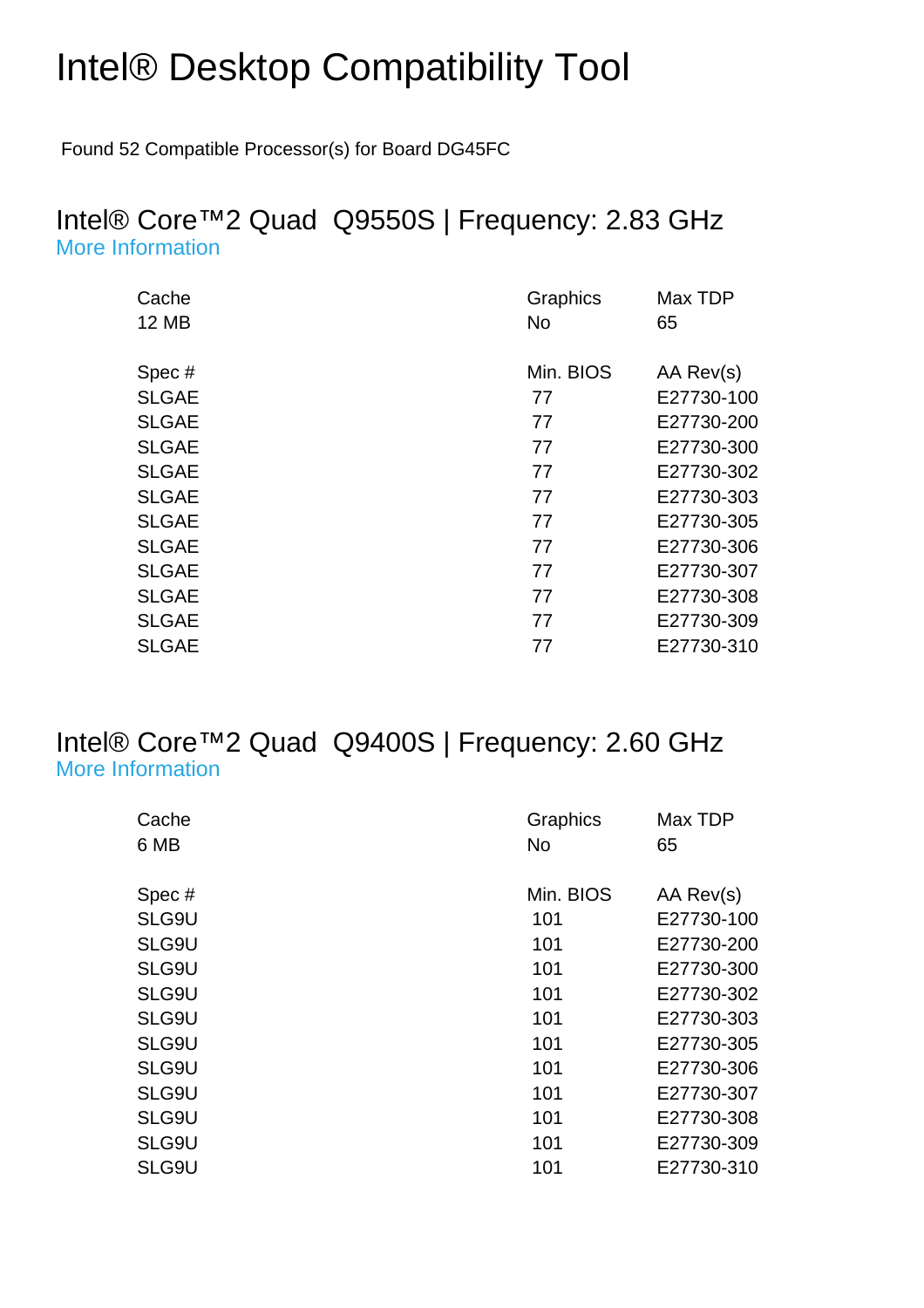## Intel® Core™2 Quad Q8400S | Frequency: 2.66 GHz [More Information](http://ark.intel.com/Product.aspx?spec=SLGT7)

| Min. BIOS<br>AA Rev(s)<br>Spec#<br>SLGT7<br>E27730-100<br>101<br>SLGT7<br>101<br>SLGT7<br>101<br>E27730-300<br>SLGT7<br>E27730-302<br>101<br>SLGT7<br>101<br>E27730-303<br>SLGT7<br>101<br>SLGT7<br>101<br>E27730-306<br>SLGT7<br>101<br>E27730-307<br>SLGT7<br>101<br>E27730-308<br>SLGT7<br>101<br>E27730-309<br>SLGT7<br>101<br>E27730-310 | Cache | Graphics  | Max TDP    |
|-----------------------------------------------------------------------------------------------------------------------------------------------------------------------------------------------------------------------------------------------------------------------------------------------------------------------------------------------|-------|-----------|------------|
|                                                                                                                                                                                                                                                                                                                                               | 4 MB  | <b>No</b> | 65         |
|                                                                                                                                                                                                                                                                                                                                               |       |           |            |
|                                                                                                                                                                                                                                                                                                                                               |       |           |            |
|                                                                                                                                                                                                                                                                                                                                               |       |           | E27730-200 |
|                                                                                                                                                                                                                                                                                                                                               |       |           |            |
|                                                                                                                                                                                                                                                                                                                                               |       |           |            |
|                                                                                                                                                                                                                                                                                                                                               |       |           |            |
|                                                                                                                                                                                                                                                                                                                                               |       |           | E27730-305 |
|                                                                                                                                                                                                                                                                                                                                               |       |           |            |
|                                                                                                                                                                                                                                                                                                                                               |       |           |            |
|                                                                                                                                                                                                                                                                                                                                               |       |           |            |
|                                                                                                                                                                                                                                                                                                                                               |       |           |            |
|                                                                                                                                                                                                                                                                                                                                               |       |           |            |

## Intel® Core™2 Quad Q8200S | Frequency: 2.33 GHz [More Information](http://ark.intel.com/Product.aspx?spec=SLG9T)

| Cache | Graphics  | Max TDP    |
|-------|-----------|------------|
| 4 MB  | No        | 65         |
|       |           |            |
| Spec# | Min. BIOS | AA Rev(s)  |
| SLG9T | 101       | E27730-100 |
| SLG9T | 101       | E27730-200 |
| SLG9T | 101       | E27730-300 |
| SLG9T | 101       | E27730-302 |
| SLG9T | 101       | E27730-303 |
| SLG9T | 101       | E27730-305 |
| SLG9T | 101       | E27730-306 |
| SLG9T | 101       | E27730-307 |
| SLG9T | 101       | E27730-308 |
| SLG9T | 101       | E27730-309 |
| SLG9T | 101       | E27730-310 |

## Legacy Intel® Core™2 E8600 | Frequency: 3.33 GHz [More Information](http://ark.intel.com/Product.aspx?spec=SLB9L)

| Cache | Graphics | Max TDP |
|-------|----------|---------|
| 6 MB  | No       | 65      |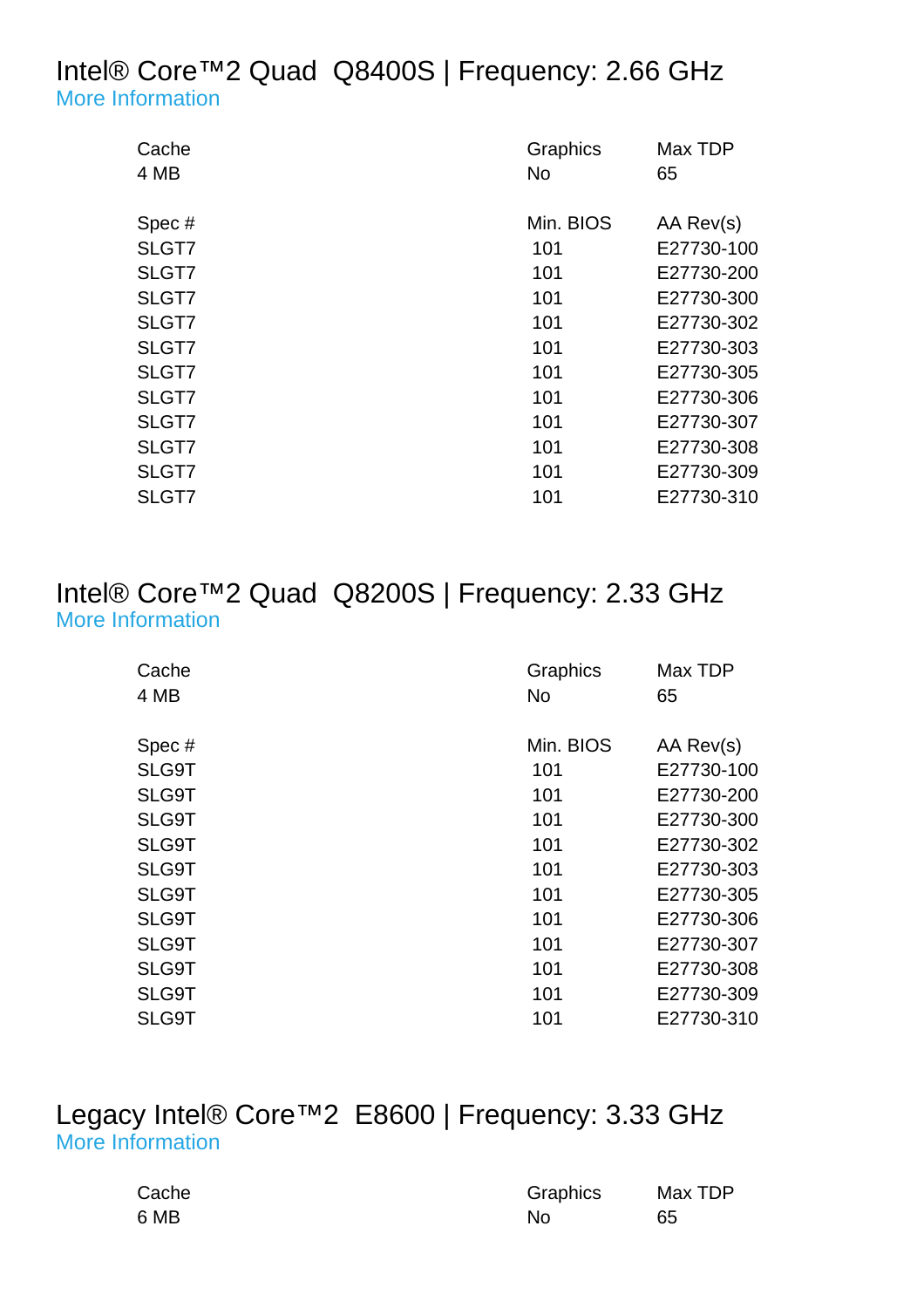| Min. BIOS | AA Rev(s)  |
|-----------|------------|
| 77        | E27730-100 |
| 77        | E27730-200 |
| 77        | E27730-300 |
| 77        | E27730-302 |
| 77        | E27730-303 |
| 77        | E27730-305 |
| 77        | E27730-306 |
| 77        | E27730-307 |
| 77        | E27730-308 |
| 77        | E27730-309 |
| 77        | E27730-310 |
|           |            |

#### Intel® Core™2 Duo Desktop E8500 | Frequency: 3.16 GHz [More Information](http://ark.intel.com/Product.aspx?spec=SLAPK)

| Cache        | Graphics  | Max TDP    |
|--------------|-----------|------------|
| 6 MB         | <b>No</b> | 65         |
|              |           |            |
| Spec#        | Min. BIOS | AA Rev(s)  |
| <b>SLAPK</b> | 77        | E27730-100 |
| SLB9K        | 77        | E27730-100 |
| <b>SLAPK</b> | 77        | E27730-200 |
| SLB9K        | 77        | E27730-200 |
| <b>SLAPK</b> | 77        | E27730-300 |
| SLB9K        | 77        | E27730-300 |
| <b>SLAPK</b> | 77        | E27730-302 |
| SLB9K        | 77        | E27730-302 |
| <b>SLAPK</b> | 77        | E27730-303 |
| SLB9K        | 77        | E27730-303 |
| <b>SLAPK</b> | 77        | E27730-305 |
| SLB9K        | 77        | E27730-305 |
| <b>SLAPK</b> | 77        | E27730-306 |
| SLB9K        | 77        | E27730-306 |
| <b>SLAPK</b> | 77        | E27730-307 |
| SLB9K        | 77        | E27730-307 |
| <b>SLAPK</b> | 77        | E27730-308 |
| SLB9K        | 77        | E27730-308 |
| <b>SLAPK</b> | 77        | E27730-309 |
| SLB9K        | 77        | E27730-309 |
| <b>SLAPK</b> | 77        | E27730-310 |
| SLB9K        | 77        | E27730-310 |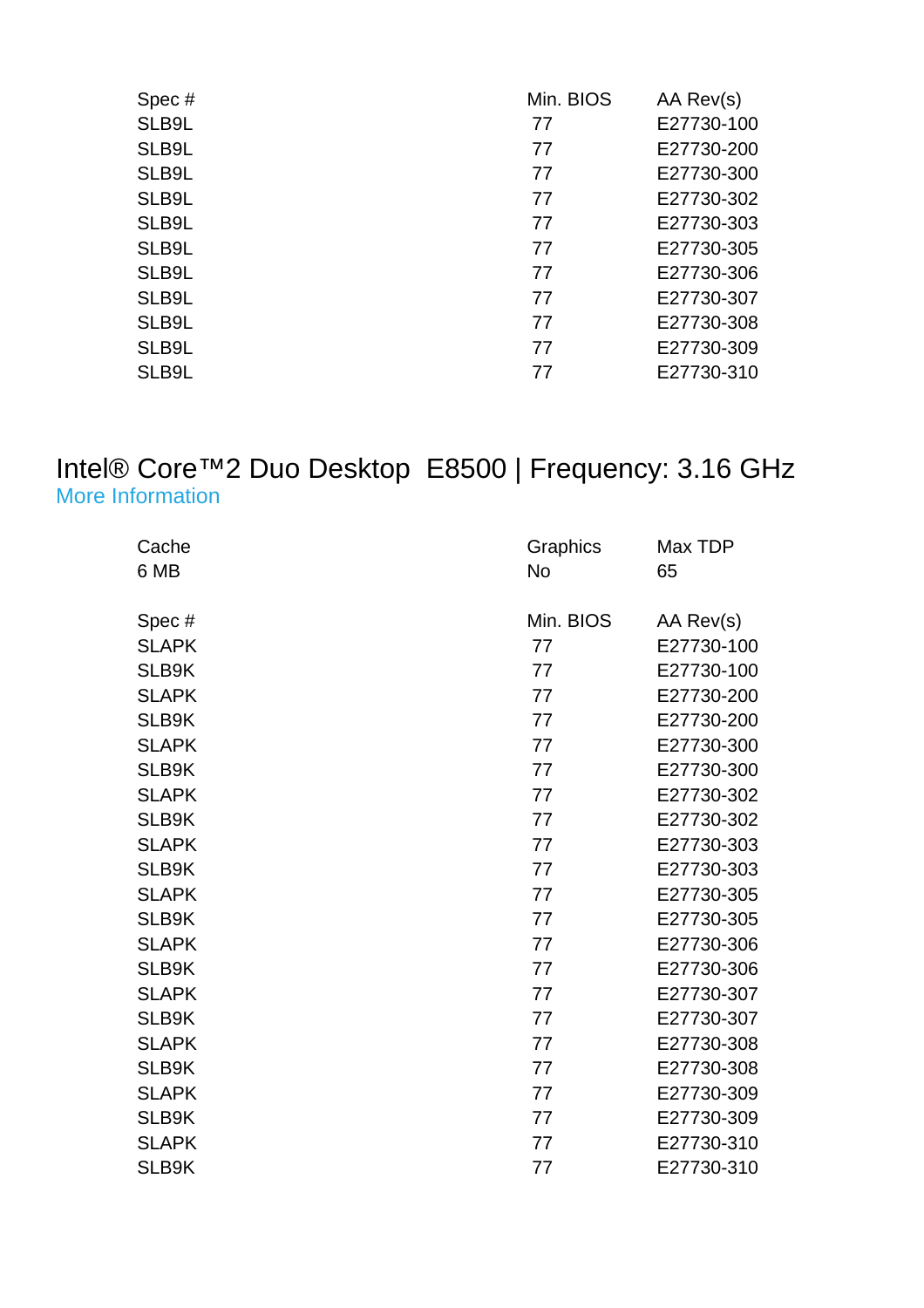# Intel® Core™2 Duo Desktop E8400 | Frequency: 3.00 GHz [More Information](http://ark.intel.com/Product.aspx?spec=SLAPL)

| Cache        | Graphics  | Max TDP    |
|--------------|-----------|------------|
| 6 MB         | <b>No</b> | 65         |
|              |           |            |
| Spec#        | Min. BIOS | AA Rev(s)  |
| <b>SLAPL</b> | 77        | E27730-100 |
| SLB9J        | 77        | E27730-100 |
| <b>SLAPL</b> | 77        | E27730-200 |
| SLB9J        | 77        | E27730-200 |
| <b>SLAPL</b> | 77        | E27730-300 |
| SLB9J        | 77        | E27730-300 |
| <b>SLAPL</b> | 77        | E27730-302 |
| SLB9J        | 77        | E27730-302 |
| <b>SLAPL</b> | 77        | E27730-303 |
| SLB9J        | 77        | E27730-303 |
| <b>SLAPL</b> | 77        | E27730-305 |
| SLB9J        | 77        | E27730-305 |
| <b>SLAPL</b> | 77        | E27730-306 |
| SLB9J        | 77        | E27730-306 |
| <b>SLAPL</b> | 77        | E27730-307 |
| SLB9J        | 77        | E27730-307 |
| <b>SLAPL</b> | 77        | E27730-308 |
| SLB9J        | 77        | E27730-308 |
| <b>SLAPL</b> | 77        | E27730-309 |
| SLB9J        | 77        | E27730-309 |
| <b>SLAPL</b> | 77        | E27730-310 |
| SLB9J        | 77        | E27730-310 |

## Intel® Core™2 Duo Desktop E8300 | Frequency: 2.83 GHz [More Information](http://ark.intel.com/Product.aspx?spec=SLAPN)

| Cache<br>6 MB | Graphics<br><b>No</b> | Max TDP<br>65 |
|---------------|-----------------------|---------------|
| Spec#         | Min. BIOS             | AA Rev(s)     |
| <b>SLAPN</b>  | 75                    | E27730-100    |
| <b>SLAPN</b>  |                       | E27730-200    |
| <b>SLAPN</b>  |                       | E27730-300    |
| <b>SLAPN</b>  |                       | E27730-302    |
| <b>SLAPN</b>  |                       | E27730-303    |
| <b>SLAPN</b>  |                       | E27730-305    |
| <b>SLAPN</b>  |                       | E27730-306    |
| <b>SLAPN</b>  |                       | E27730-307    |
| <b>SLAPN</b>  |                       | E27730-308    |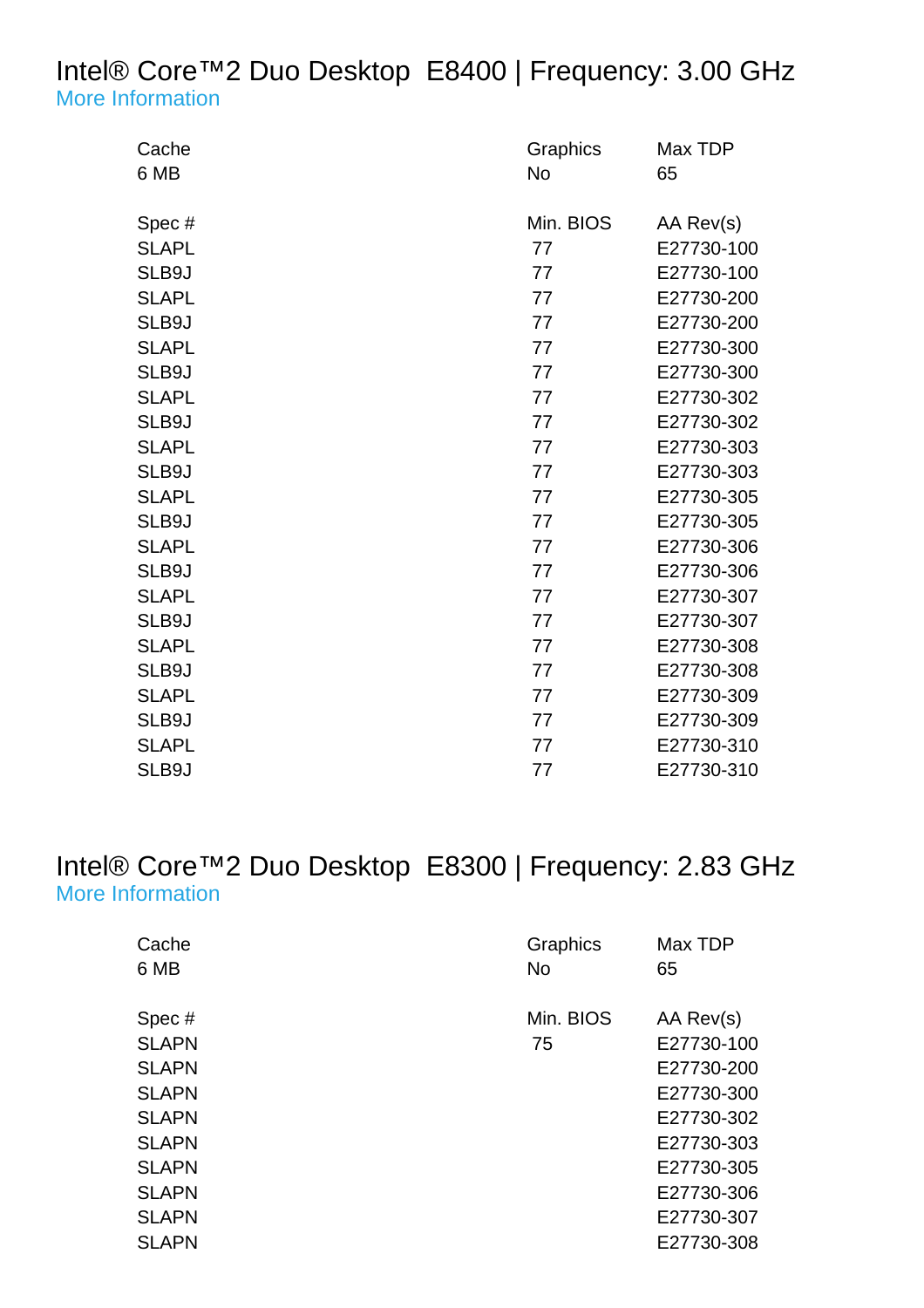| <b>SLAPN</b> |  |
|--------------|--|
| <b>SLAPN</b> |  |

#### Intel® Core™2 Duo Desktop E8200 | Frequency: 2.66 GHz [More Information](http://ark.intel.com/Product.aspx?spec=SLAPP)

| Cache        | Graphics  | Max TDP    |
|--------------|-----------|------------|
| 6 MB         | <b>No</b> | 65         |
|              |           |            |
| Spec#        | Min. BIOS | AA Rev(s)  |
| <b>SLAPP</b> | 77        | E27730-100 |
| <b>SLAPP</b> | 77        | E27730-200 |
| <b>SLAPP</b> | 77        | E27730-300 |
| <b>SLAPP</b> | 77        | E27730-302 |
| <b>SLAPP</b> | 77        | E27730-303 |
| <b>SLAPP</b> | 77        | E27730-305 |
| <b>SLAPP</b> | 77        | E27730-306 |
| <b>SLAPP</b> | 77        | E27730-307 |
| <b>SLAPP</b> | 77        | E27730-308 |
| <b>SLAPP</b> | 77        | E27730-309 |
| <b>SLAPP</b> | 77        | E27730-310 |

## Intel® Core™2 Duo Desktop E7600 | Frequency: 3.06 GHz [More Information](http://ark.intel.com/Product.aspx?spec=SLGTD)

| Cache        | Graphics  | Max TDP    |
|--------------|-----------|------------|
| 3 MB         | No        | 65         |
|              |           |            |
| Spec#        | Min. BIOS | AA Rev(s)  |
| <b>SLGTD</b> | 101       | E27730-100 |
| <b>SLGTD</b> | 101       | E27730-200 |
| <b>SLGTD</b> | 101       | E27730-300 |
| <b>SLGTD</b> | 101       | E27730-302 |
| <b>SLGTD</b> | 101       | E27730-303 |
| <b>SLGTD</b> | 101       | E27730-305 |
| <b>SLGTD</b> | 101       | E27730-306 |
| <b>SLGTD</b> | 101       | E27730-307 |
| <b>SLGTD</b> | 101       | E27730-308 |
| <b>SLGTD</b> | 101       | E27730-309 |
| <b>SLGTD</b> | 101       | E27730-310 |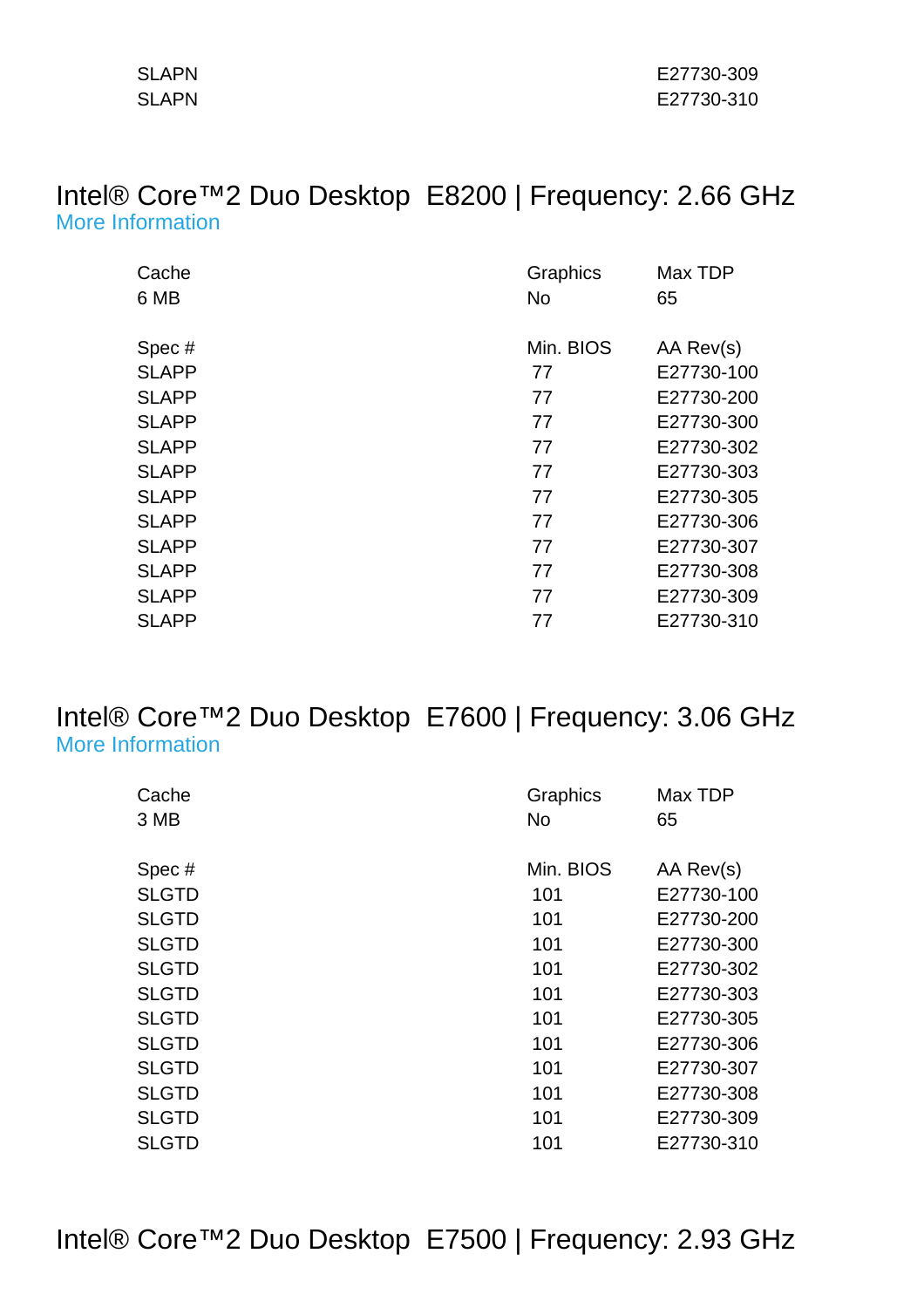## [More Information](http://ark.intel.com/Product.aspx?spec=SLB9Z)

| Cache        | Graphics  | Max TDP    |
|--------------|-----------|------------|
| 3 MB         | No        | 65         |
| Spec#        | Min. BIOS | AA Rev(s)  |
| SLB9Z        | 101       | E27730-100 |
| <b>SLGTE</b> | 101       | E27730-100 |
| SLB9Z        | 101       | E27730-200 |
| <b>SLGTE</b> | 101       | E27730-200 |
| SLB9Z        | 101       | E27730-300 |
| <b>SLGTE</b> | 101       | E27730-300 |
| SLB9Z        | 101       | E27730-302 |
| <b>SLGTE</b> | 101       | E27730-302 |
| SLB9Z        | 101       | E27730-303 |
| <b>SLGTE</b> | 101       | E27730-303 |
| SLB9Z        | 101       | E27730-305 |
| <b>SLGTE</b> | 101       | E27730-305 |
| SLB9Z        | 101       | E27730-306 |
| <b>SLGTE</b> | 101       | E27730-306 |
| SLB9Z        | 101       | E27730-307 |
| <b>SLGTE</b> | 101       | E27730-307 |
| SLB9Z        | 101       | E27730-308 |
| <b>SLGTE</b> | 101       | E27730-308 |
| SLB9Z        | 101       | E27730-309 |
| <b>SLGTE</b> | 101       | E27730-309 |
| SLB9Z        | 101       | E27730-310 |
| <b>SLGTE</b> | 101       | E27730-310 |

# Intel® Core™2 Duo Desktop E7400 | Frequency: 2.80 GHz [More Information](http://ark.intel.com/Product.aspx?spec=SLB9Y)

| Cache             | Graphics  | Max TDP    |
|-------------------|-----------|------------|
| 3 MB              | No        | 65         |
|                   |           |            |
| Spec#             | Min. BIOS | AA Rev(s)  |
| SLB9Y             | 101       | E27730-100 |
| SLGW3             | 101       | E27730-100 |
| SLB9Y             | 101       | E27730-200 |
| SLGW3             | 101       | E27730-200 |
| SLB9Y             | 101       | E27730-300 |
| SLGW <sub>3</sub> | 101       | E27730-300 |
| SLB9Y             | 101       | E27730-302 |
| SLGW3             | 101       | E27730-302 |
| SLB9Y             | 101       | E27730-303 |
| SLGW3             | 101       | E27730-303 |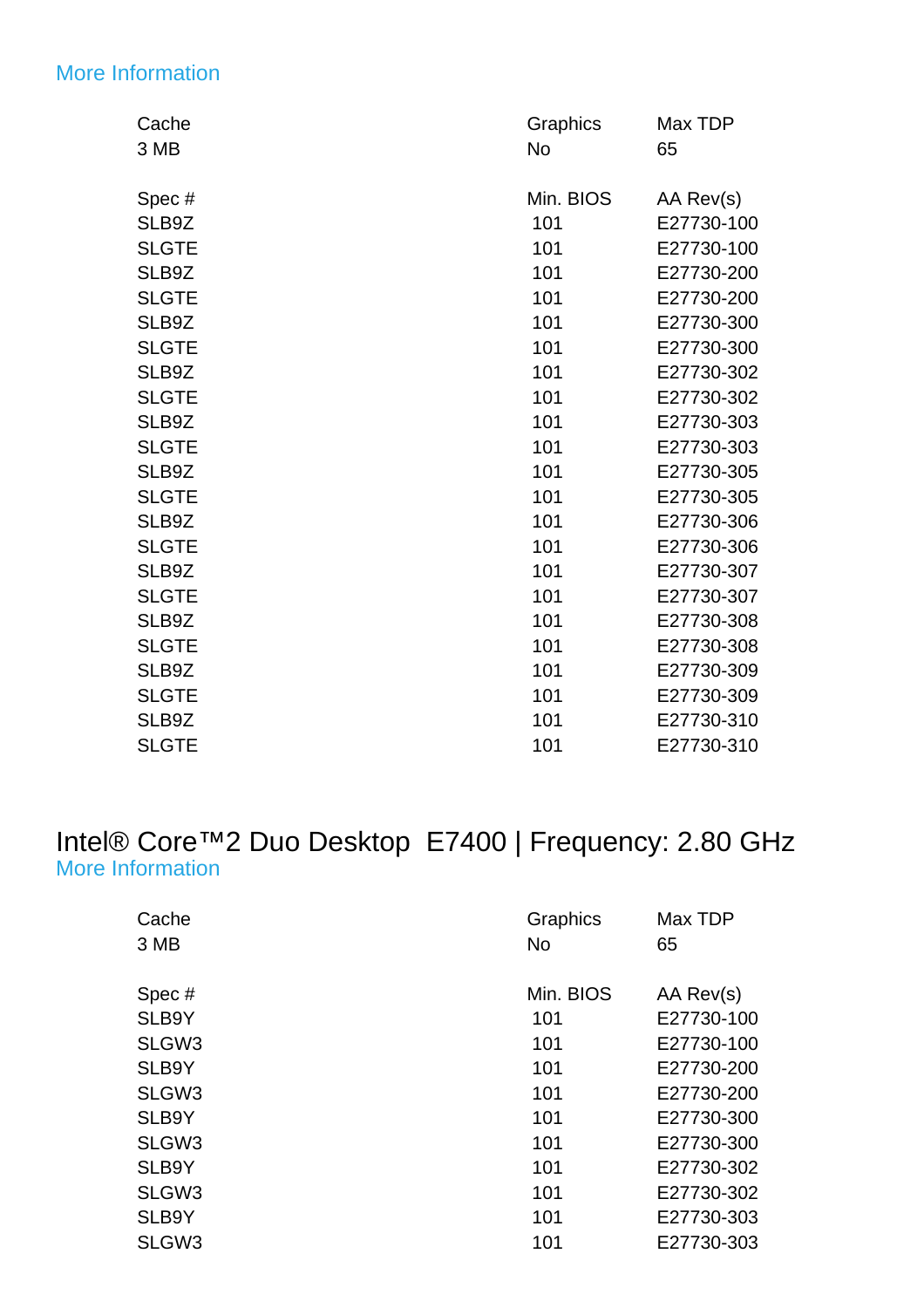| SLB9Y             | 101 | E27730-305 |
|-------------------|-----|------------|
| SLGW3             | 101 | E27730-305 |
| SLB9Y             | 101 | E27730-306 |
| SLGW <sub>3</sub> | 101 | E27730-306 |
| SLB9Y             | 101 | E27730-307 |
| SLGW <sub>3</sub> | 101 | E27730-307 |
| SLB9Y             | 101 | E27730-308 |
| SLGW <sub>3</sub> | 101 | E27730-308 |
| SLB9Y             | 101 | E27730-309 |
| SLGW <sub>3</sub> | 101 | E27730-309 |
| SLB9Y             | 101 | E27730-310 |
| SLGW <sub>3</sub> | 101 | E27730-310 |
|                   |     |            |

## Intel® Core™2 Duo Desktop E7300 | Frequency: 2.66 GHz [More Information](http://ark.intel.com/Product.aspx?spec=SLAPB)

| Cache        | Graphics  | Max TDP    |
|--------------|-----------|------------|
| 3 MB         | <b>No</b> | 65         |
|              | Min. BIOS |            |
| Spec#        |           | AA Rev(s)  |
| <b>SLAPB</b> | 77        | E27730-100 |
| <b>SLAPB</b> | 77        | E27730-200 |
| <b>SLAPB</b> | 77        | E27730-300 |
| <b>SLAPB</b> | 77        | E27730-302 |
| <b>SLAPB</b> | 77        | E27730-303 |
| <b>SLAPB</b> | 77        | E27730-305 |
| <b>SLAPB</b> | 77        | E27730-306 |
| <b>SLAPB</b> | 77        | E27730-307 |
| <b>SLAPB</b> | 77        | E27730-308 |
| <b>SLAPB</b> | 77        | E27730-309 |
| <b>SLAPB</b> | 77        | E27730-310 |

Intel® Core™2 Duo Desktop E7200 | Frequency: 2.53 GHz [More Information](http://ark.intel.com/Product.aspx?spec=SLAPC)

| Cache        | Graphics  | Max TDP    |
|--------------|-----------|------------|
| 3 MB         | <b>No</b> | 65         |
| Spec #       | Min. BIOS | AA Rev(s)  |
| <b>SLAPC</b> | 77        | E27730-100 |
| <b>SLAVN</b> | 77        | E27730-100 |
| <b>SLAPC</b> | 77        | E27730-200 |
| <b>SLAVN</b> | 77        | E27730-200 |
| <b>SLAPC</b> | 77        | E27730-300 |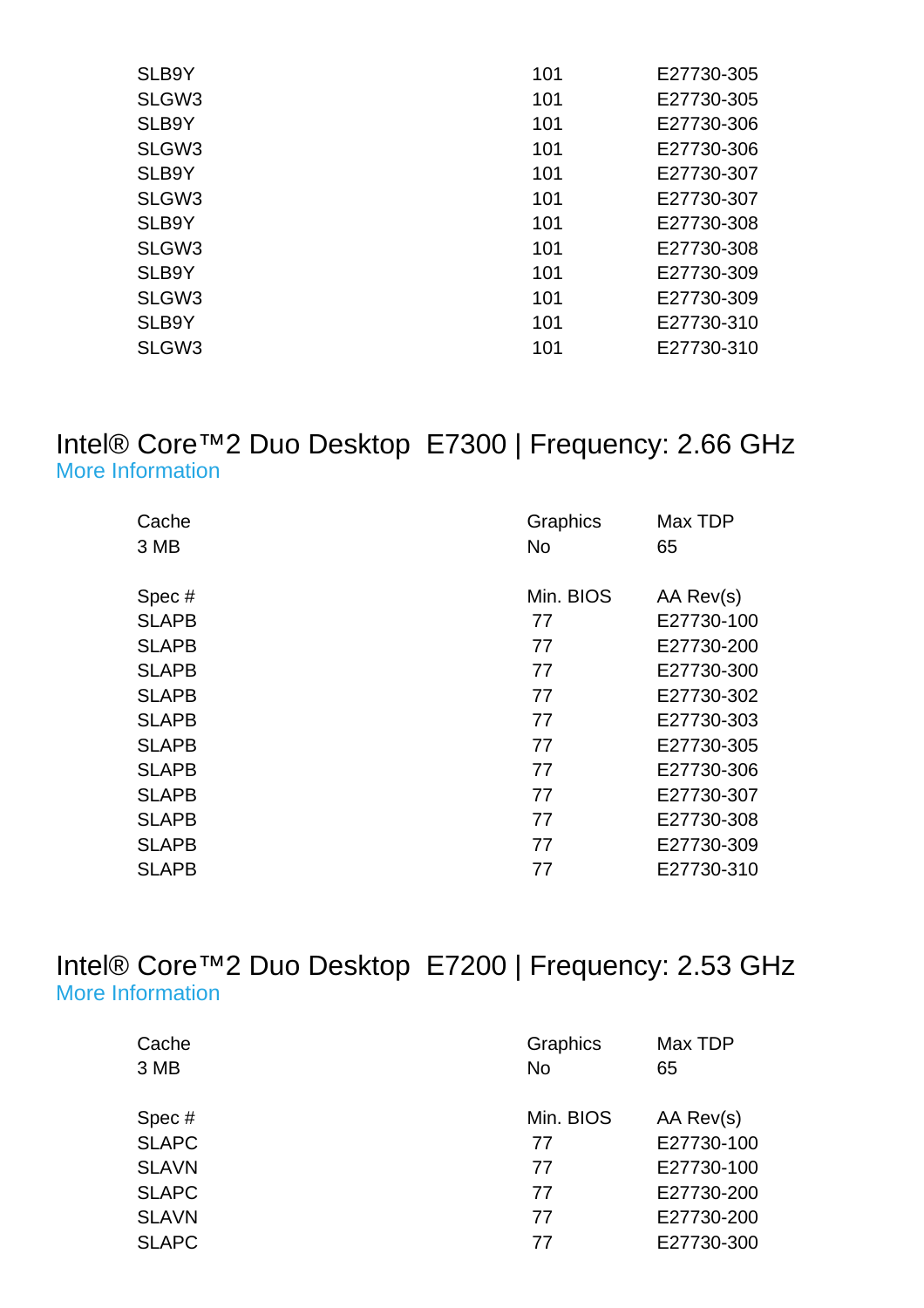| <b>SLAVN</b> | 77 | E27730-300 |
|--------------|----|------------|
| <b>SLAPC</b> | 77 | E27730-302 |
| <b>SLAVN</b> | 77 | E27730-302 |
| <b>SLAPC</b> | 77 | E27730-303 |
| <b>SLAVN</b> | 77 | E27730-303 |
| <b>SLAPC</b> | 77 | E27730-305 |
| <b>SLAVN</b> | 77 | E27730-305 |
| <b>SLAPC</b> | 77 | E27730-306 |
| <b>SLAVN</b> | 77 | E27730-306 |
| <b>SLAPC</b> | 77 | E27730-307 |
| <b>SLAVN</b> | 77 | E27730-307 |
| <b>SLAPC</b> | 77 | E27730-308 |
| <b>SLAVN</b> | 77 | E27730-308 |
| <b>SLAPC</b> | 77 | E27730-309 |
| <b>SLAVN</b> | 77 | E27730-309 |
| <b>SLAPC</b> | 77 | E27730-310 |
| <b>SLAVN</b> | 77 | E27730-310 |
|              |    |            |

#### Intel® Core™2 Duo Desktop E6850 | Frequency: 3.00 GHz [More Information](http://ark.intel.com/Product.aspx?spec=SLA9U                                              )

| Cache | Graphics  | Max TDP    |
|-------|-----------|------------|
| 4 MB  | <b>No</b> | 65         |
| Spec# | Min. BIOS | AA Rev(s)  |
| SLA9U | 77        | E27730-100 |
| SLA9U | 77        | E27730-200 |
| SLA9U | 77        | E27730-300 |
| SLA9U | 77        | E27730-302 |
| SLA9U | 77        | E27730-303 |
| SLA9U | 77        | E27730-305 |
| SLA9U | 77        | E27730-306 |
| SLA9U | 77        | E27730-307 |
| SLA9U | 77        | E27730-308 |
| SLA9U | 77        | E27730-309 |
| SLA9U | 77        | E27730-310 |

## Legacy Intel® Pentium® E6800 | Frequency: 3.33 GHz [More Information](http://ark.intel.com/Product.aspx?spec=SLGUE)

| Cache | Graphics  | Max TDP   |
|-------|-----------|-----------|
| 2 MB  | Nο        | 65        |
| Spec# | Min. BIOS | AA Rev(s) |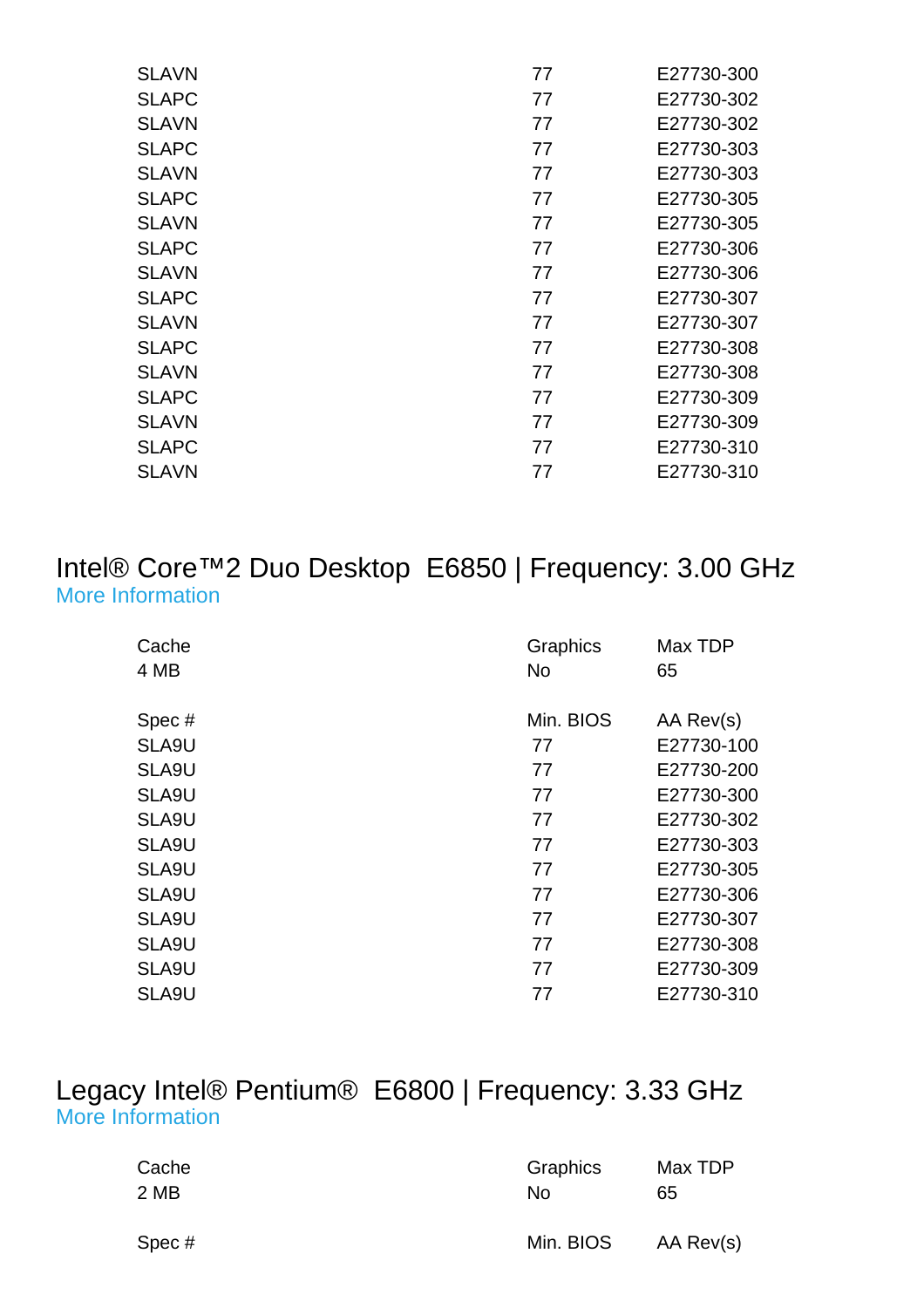| <b>SLGUE</b> | 101 | E27730-100 |
|--------------|-----|------------|
| <b>SLGUE</b> | 101 | E27730-200 |
| <b>SLGUE</b> | 101 | E27730-300 |
| <b>SLGUE</b> | 101 | E27730-302 |
| <b>SLGUE</b> | 101 | E27730-303 |
| <b>SLGUE</b> | 101 | E27730-305 |
| <b>SLGUE</b> | 101 | E27730-306 |
| <b>SLGUE</b> | 101 | E27730-307 |
| <b>SLGUE</b> | 101 | E27730-308 |
| <b>SLGUE</b> | 101 | E27730-309 |
| <b>SLGUE</b> | 101 | E27730-310 |
|              |     |            |

#### Intel® Core™2 Duo Desktop E6750 | Frequency: 2.66 GHz [More Information](http://ark.intel.com/Product.aspx?spec=SLA9V                                              )

| Cache | Graphics  | Max TDP    |
|-------|-----------|------------|
| 4 MB  | <b>No</b> | 65         |
| Spec# | Min. BIOS | AA Rev(s)  |
| SLA9V | 77        | E27730-100 |
| SLA9V | 77        | E27730-200 |
| SLA9V | 77        | E27730-300 |
| SLA9V | 77        | E27730-302 |
| SLA9V | 77        | E27730-303 |
| SLA9V | 77        | E27730-305 |
| SLA9V | 77        | E27730-306 |
| SLA9V | 77        | E27730-307 |
| SLA9V | 77        | E27730-308 |
| SLA9V | 77        | E27730-309 |
| SLA9V | 77        | E27730-310 |

## Legacy Intel® Pentium® E6700 | Frequency: 3.20 GHz [More Information](http://ark.intel.com/Product.aspx?spec=SLGUF)

| Cache        | Graphics  | Max TDP    |
|--------------|-----------|------------|
| 2 MB         | <b>No</b> | 65         |
| Spec#        | Min. BIOS | AA Rev(s)  |
| <b>SLGUF</b> | 101       | E27730-100 |
| <b>SLGUF</b> | 101       | E27730-200 |
| <b>SLGUF</b> | 101       | E27730-300 |
| <b>SLGUF</b> | 101       | E27730-302 |
| <b>SLGUF</b> | 101       | E27730-303 |
| <b>SLGUF</b> | 101       | E27730-305 |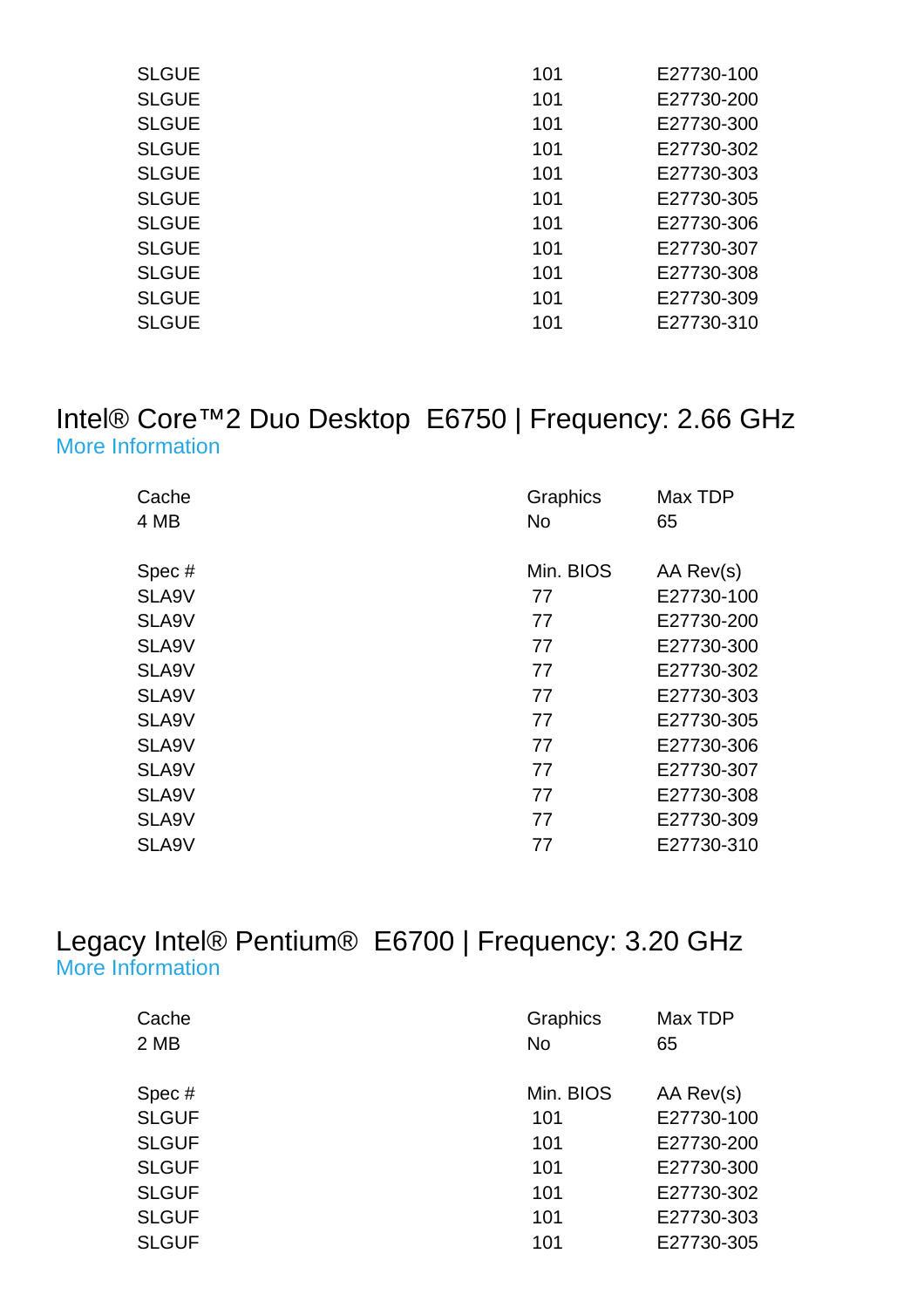| <b>SLGUF</b> | 101 | E27730-306 |
|--------------|-----|------------|
| <b>SLGUF</b> | 101 | E27730-307 |
| <b>SLGUF</b> | 101 | E27730-308 |
| <b>SLGUF</b> | 101 | E27730-309 |
| <b>SLGUF</b> | 101 | E27730-310 |

#### Legacy Intel® Pentium® E6600 | Frequency: 3.06 GHz [More Information](http://ark.intel.com/Product.aspx?spec=SLGUG)

| Cache        | Graphics  | Max TDP    |
|--------------|-----------|------------|
| 2 MB         | <b>No</b> | 65         |
|              |           |            |
| Spec#        | Min. BIOS | AA Rev(s)  |
| <b>SLGUG</b> | 101       | E27730-100 |
| <b>SLGUG</b> | 101       | E27730-200 |
| <b>SLGUG</b> | 101       | E27730-300 |
| <b>SLGUG</b> | 101       | E27730-302 |
| <b>SLGUG</b> | 101       | E27730-303 |
| <b>SLGUG</b> | 101       | E27730-305 |
| <b>SLGUG</b> | 101       | E27730-306 |
| <b>SLGUG</b> | 101       | E27730-307 |
| <b>SLGUG</b> | 101       | E27730-308 |
| <b>SLGUG</b> | 101       | E27730-309 |
| <b>SLGUG</b> | 101       | E27730-310 |

# Intel® Core™2 Duo Desktop E6550 | Frequency: 2.33 GHz [More Information](http://ark.intel.com/Product.aspx?spec=SLA9X                                              )

| Cache | Graphics  | Max TDP    |
|-------|-----------|------------|
| 4 MB  | No        | 65         |
|       |           |            |
| Spec# | Min. BIOS | AA Rev(s)  |
| SLA9X | 77        | E27730-100 |
| SLA9X | 77        | E27730-200 |
| SLA9X | 77        | E27730-300 |
| SLA9X | 77        | E27730-302 |
| SLA9X | 77        | E27730-303 |
| SLA9X | 77        | E27730-305 |
| SLA9X | 77        | E27730-306 |
| SLA9X | 77        | E27730-307 |
| SLA9X | 77        | E27730-308 |
| SLA9X | 77        | E27730-309 |
| SLA9X | 77        | E27730-310 |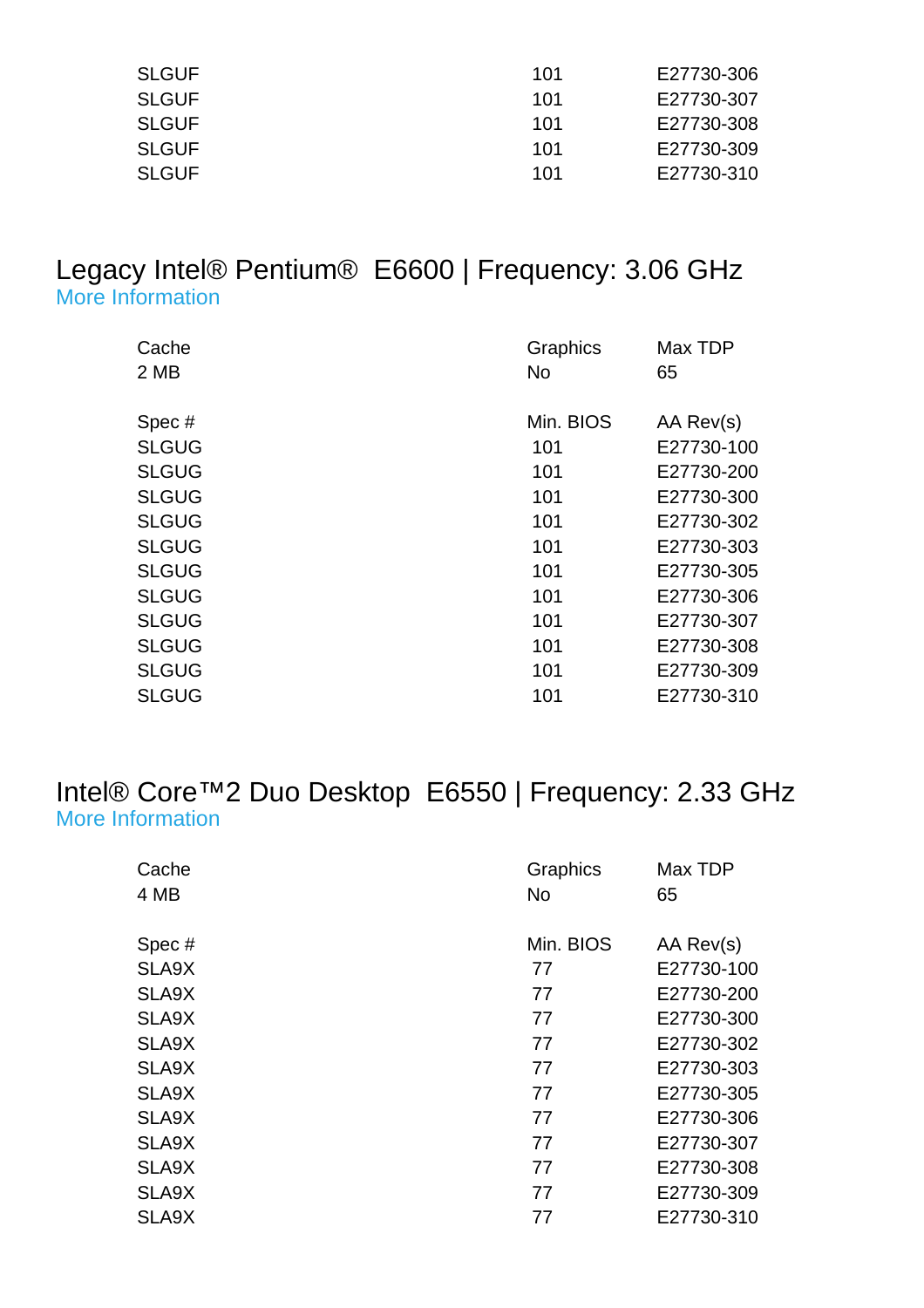#### Intel® Pentium® E6500K | Frequency: 2.93 GHz [More Information](http://ark.intel.com/Product.aspx?spec=SLGYP)

| Cache<br>2 MB | Graphics<br>No. | Max TDP<br>65 |
|---------------|-----------------|---------------|
| Spec#         | Min. BIOS       | AA Rev(s)     |
| <b>SLGYP</b>  | 101             | E27730-100    |
| <b>SLGYP</b>  | 101             | E27730-200    |
| <b>SLGYP</b>  | 101             | E27730-300    |
| <b>SLGYP</b>  | 101             | E27730-302    |
| <b>SLGYP</b>  | 101             | E27730-303    |
| <b>SLGYP</b>  | 101             | E27730-305    |
| <b>SLGYP</b>  | 101             | E27730-306    |
| <b>SLGYP</b>  | 101             | E27730-307    |
| <b>SLGYP</b>  | 101             | E27730-308    |
| <b>SLGYP</b>  | 101             | E27730-309    |
| <b>SLGYP</b>  | 101             | E27730-310    |

## Legacy Intel® Pentium® E6500 | Frequency: 2.93 GHz [More Information](http://ark.intel.com/Product.aspx?spec=SLGUH)

| Cache        | Graphics  | Max TDP    |
|--------------|-----------|------------|
| 2 MB         | <b>No</b> | 65         |
|              |           |            |
| Spec#        | Min. BIOS | AA Rev(s)  |
| <b>SLGUH</b> | 101       | E27730-100 |
| <b>SLGUH</b> | 101       | E27730-200 |
| <b>SLGUH</b> | 101       | E27730-300 |
| <b>SLGUH</b> | 101       | E27730-302 |
| <b>SLGUH</b> | 101       | E27730-303 |
| <b>SLGUH</b> | 101       | E27730-305 |
| <b>SLGUH</b> | 101       | E27730-306 |
| <b>SLGUH</b> | 101       | E27730-307 |
| <b>SLGUH</b> | 101       | E27730-308 |
| <b>SLGUH</b> | 101       | E27730-309 |
| <b>SLGUH</b> | 101       | E27730-310 |

## Legacy Intel® Pentium® E6300 | Frequency: 2.80 GHz [More Information](http://ark.intel.com/Product.aspx?spec=SLGU9)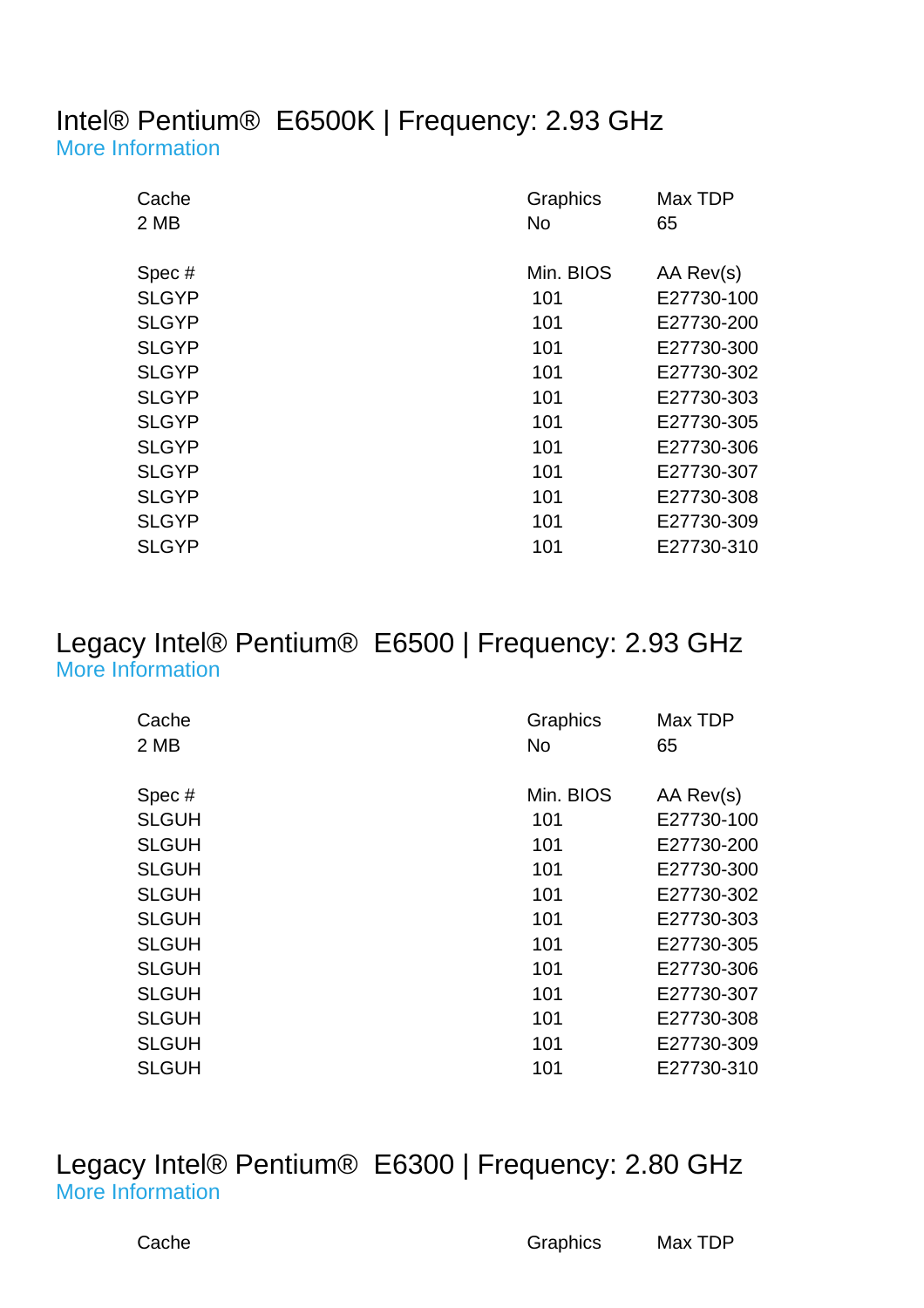| 2 MB  | <b>No</b> | 65         |
|-------|-----------|------------|
| Spec# | Min. BIOS | AA Rev(s)  |
| SLGU9 | 101       | E27730-100 |
| SLGU9 | 101       | E27730-200 |
| SLGU9 | 101       | E27730-300 |
| SLGU9 | 101       | E27730-302 |
| SLGU9 | 101       | E27730-303 |
| SLGU9 | 101       | E27730-305 |
| SLGU9 | 101       | E27730-306 |
| SLGU9 | 101       | E27730-307 |
| SLGU9 | 101       | E27730-308 |
| SLGU9 | 101       | E27730-309 |
| SLGU9 | 101       | E27730-310 |

#### Legacy Intel® Pentium® E5800 | Frequency: 3.20 GHz [More Information](http://ark.intel.com/Product.aspx?spec=SLGTG)

| Cache        | Graphics  | Max TDP    |
|--------------|-----------|------------|
| 2 MB         | No        | 65         |
|              |           |            |
| Spec#        | Min. BIOS | AA Rev(s)  |
| <b>SLGTG</b> | 101       | E27730-100 |
| <b>SLGTG</b> | 101       | E27730-200 |
| <b>SLGTG</b> | 101       | E27730-300 |
| <b>SLGTG</b> | 101       | E27730-302 |
| <b>SLGTG</b> | 101       | E27730-303 |
| <b>SLGTG</b> | 101       | E27730-305 |
| <b>SLGTG</b> | 101       | E27730-306 |
| <b>SLGTG</b> | 101       | E27730-307 |
| <b>SLGTG</b> | 101       | E27730-308 |
| <b>SLGTG</b> | 101       | E27730-309 |
| <b>SLGTG</b> | 101       | E27730-310 |

## Legacy Intel® Pentium® E5700 | Frequency: 3.00 GHz [More Information](http://ark.intel.com/Product.aspx?spec=SLGTH)

| Cache<br>2 MB | Graphics<br><b>No</b> | Max TDP<br>65 |
|---------------|-----------------------|---------------|
| Spec#         | Min. BIOS             | AA Rev(s)     |
| <b>SLGTH</b>  | 101                   | E27730-100    |
| <b>SLGTH</b>  | 101                   | E27730-200    |
| <b>SLGTH</b>  | 101                   | E27730-300    |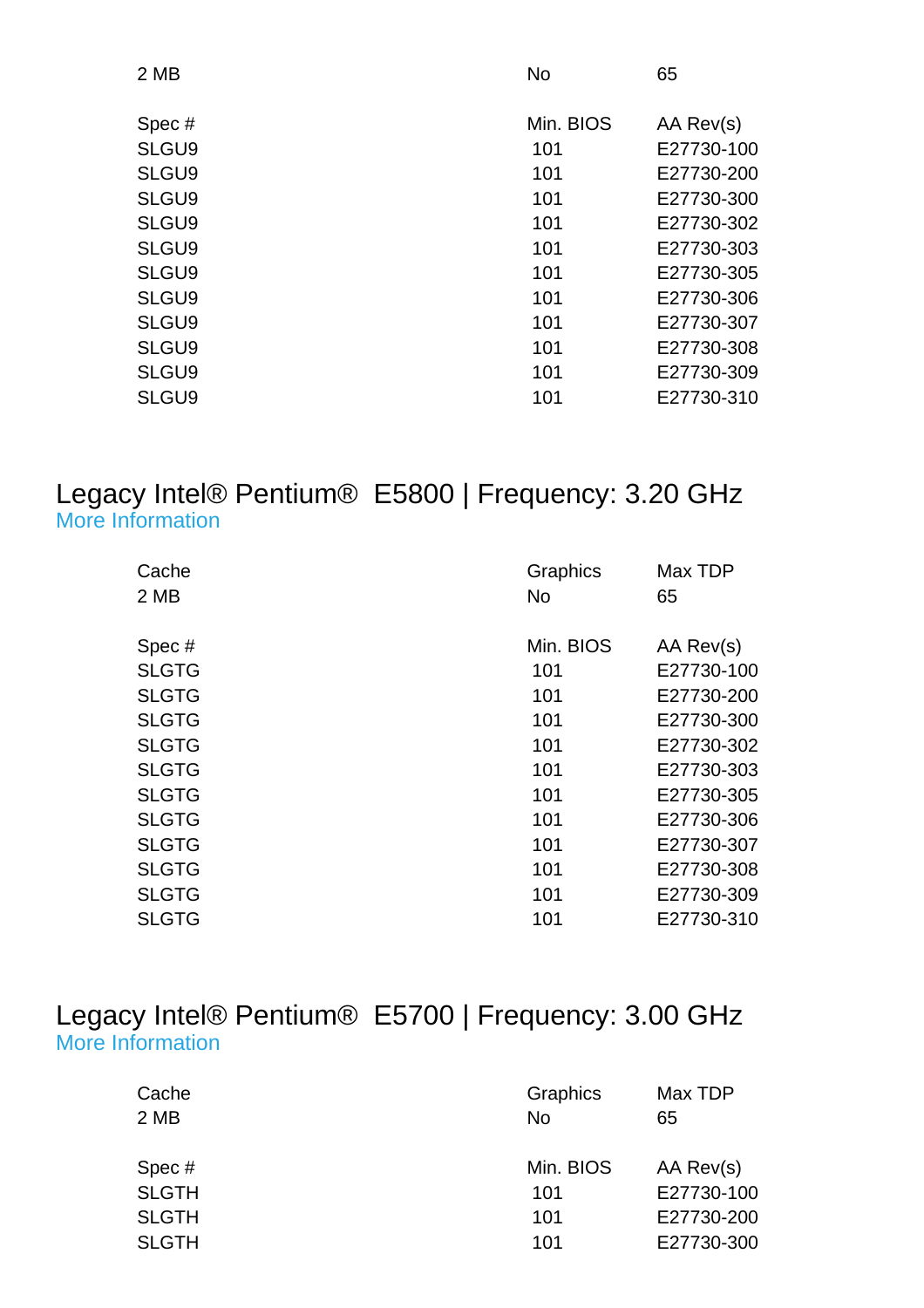| <b>SLGTH</b> | 101 | E27730-302 |
|--------------|-----|------------|
| <b>SLGTH</b> | 101 | E27730-303 |
| <b>SLGTH</b> | 101 | E27730-305 |
| <b>SLGTH</b> | 101 | E27730-306 |
| <b>SLGTH</b> | 101 | E27730-307 |
| <b>SLGTH</b> | 101 | E27730-308 |
| <b>SLGTH</b> | 101 | E27730-309 |
| <b>SLGTH</b> | 101 | E27730-310 |

#### Legacy Intel® Pentium® E5500 | Frequency: 2.80 GHz [More Information](http://ark.intel.com/Product.aspx?spec=SLGTJ)

| Cache<br>2 MB | Graphics<br>No | Max TDP<br>65 |
|---------------|----------------|---------------|
| Spec#         | Min. BIOS      | AA Rev(s)     |
| <b>SLGTJ</b>  | 101            | E27730-100    |
| <b>SLGTJ</b>  | 101            | E27730-200    |
| <b>SLGTJ</b>  | 101            | E27730-300    |
| <b>SLGTJ</b>  | 101            | E27730-302    |
| <b>SLGTJ</b>  | 101            | E27730-303    |
| <b>SLGTJ</b>  | 101            | E27730-305    |
| <b>SLGTJ</b>  | 101            | E27730-306    |
| <b>SLGTJ</b>  | 101            | E27730-307    |
| <b>SLGTJ</b>  | 101            | E27730-308    |
| <b>SLGTJ</b>  | 101            | E27730-309    |
| <b>SLGTJ</b>  | 101            | E27730-310    |

## Legacy Intel® Pentium® E5400 | Frequency: 2.70 GHz [More Information](http://ark.intel.com/Product.aspx?spec=SLB9V)

| Cache        | Graphics  | Max TDP    |
|--------------|-----------|------------|
| 2 MB         | <b>No</b> | 65         |
|              |           |            |
| Spec#        | Min. BIOS | AA Rev(s)  |
| SLB9V        | 101       | E27730-100 |
| <b>SLGTK</b> | 101       | E27730-100 |
| SLB9V        | 101       | E27730-200 |
| <b>SLGTK</b> | 101       | E27730-200 |
| SLB9V        | 101       | E27730-300 |
| <b>SLGTK</b> | 101       | E27730-300 |
| SLB9V        | 101       | E27730-302 |
| <b>SLGTK</b> | 101       | E27730-302 |
| SLB9V        | 101       | E27730-303 |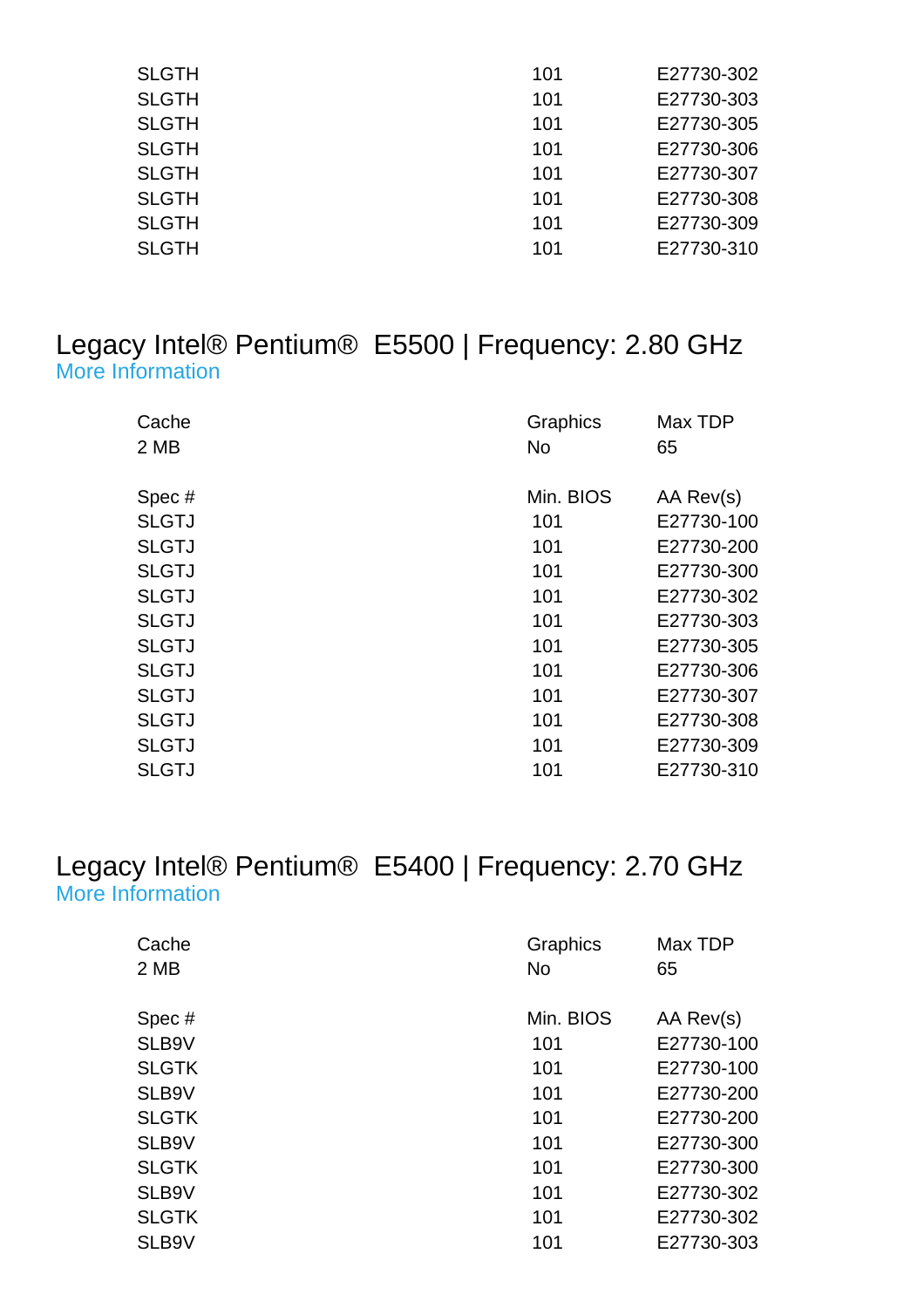| <b>SLGTK</b> | 101 | E27730-303 |
|--------------|-----|------------|
| SLB9V        | 101 | E27730-305 |
| <b>SLGTK</b> | 101 | E27730-305 |
| SLB9V        | 101 | E27730-306 |
| <b>SLGTK</b> | 101 | E27730-306 |
| SLB9V        | 101 | E27730-307 |
| <b>SLGTK</b> | 101 | E27730-307 |
| SLB9V        | 101 | E27730-308 |
| <b>SLGTK</b> | 101 | E27730-308 |
| SLB9V        | 101 | E27730-309 |
| <b>SLGTK</b> | 101 | E27730-309 |
| SLB9V        | 101 | E27730-310 |
| <b>SLGTK</b> | 101 | E27730-310 |
|              |     |            |

#### Legacy Intel® Pentium® E5300 | Frequency: 2.60 GHz [More Information](http://ark.intel.com/Product.aspx?spec=SLB9U)

| Cache        | Graphics  | Max TDP    |
|--------------|-----------|------------|
| 2 MB         | <b>No</b> | 65         |
| Spec#        | Min. BIOS | AA Rev(s)  |
| SLB9U        | 101       | E27730-100 |
| <b>SLGTL</b> | 101       | E27730-100 |
| SLB9U        | 101       | E27730-200 |
| <b>SLGTL</b> | 101       | E27730-200 |
| SLB9U        | 101       | E27730-300 |
| <b>SLGTL</b> | 101       | E27730-300 |
| SLB9U        | 101       | E27730-302 |
| <b>SLGTL</b> | 101       | E27730-302 |
|              | 101       |            |
| SLB9U        |           | E27730-303 |
| <b>SLGTL</b> | 101       | E27730-303 |
| SLB9U        | 101       | E27730-305 |
| <b>SLGTL</b> | 101       | E27730-305 |
| SLB9U        | 101       | E27730-306 |
| <b>SLGTL</b> | 101       | E27730-306 |
| SLB9U        | 101       | E27730-307 |
| <b>SLGTL</b> | 101       | E27730-307 |
| SLB9U        | 101       | E27730-308 |
| <b>SLGTL</b> | 101       | E27730-308 |
| SLB9U        | 101       | E27730-309 |
| <b>SLGTL</b> | 101       | E27730-309 |
| SLB9U        | 101       | E27730-310 |
| <b>SLGTL</b> | 101       | E27730-310 |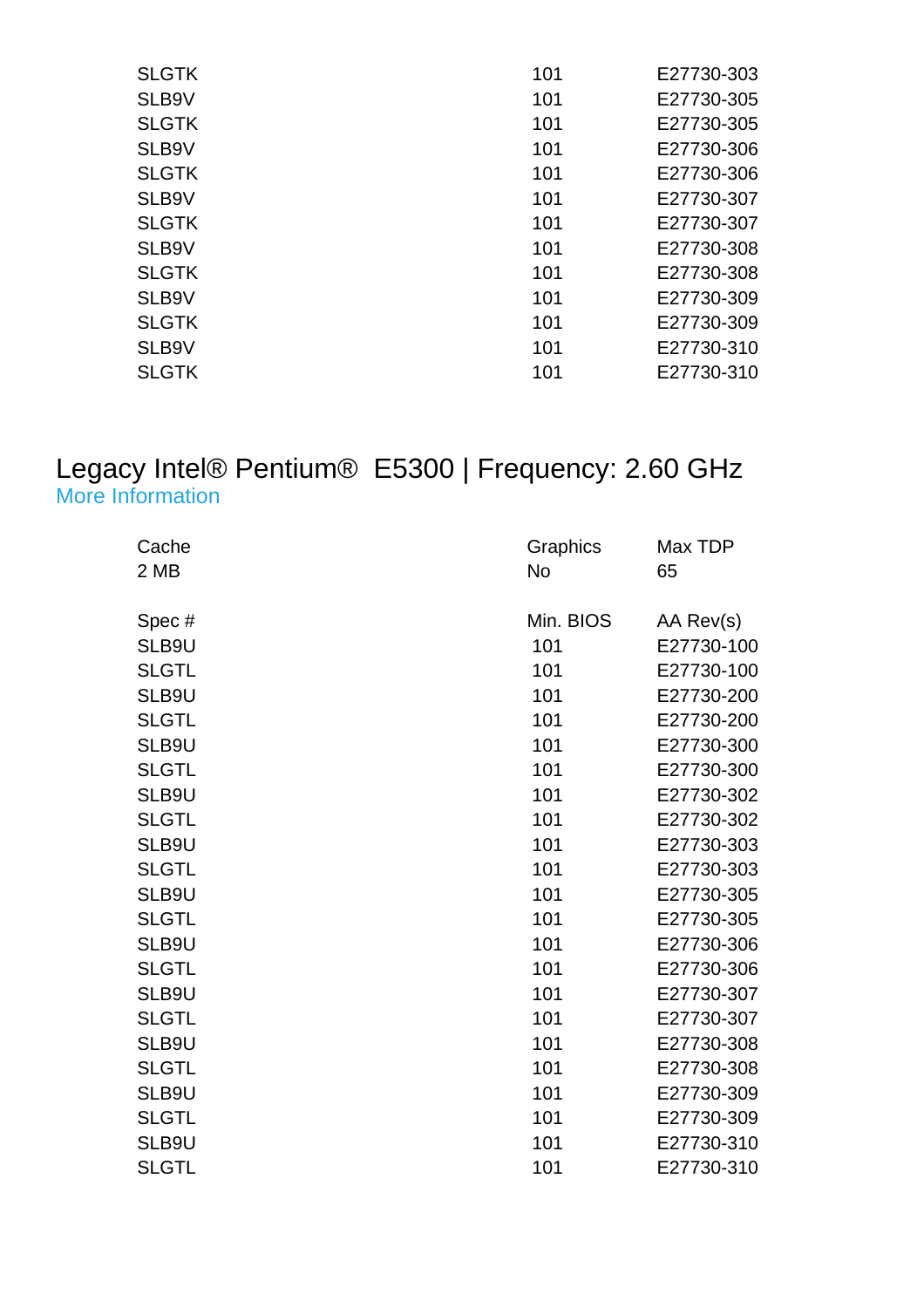## Legacy Intel® Pentium® E5200 | Frequency: 2.50 GHz [More Information](http://ark.intel.com/Product.aspx?spec=SLAY7)

| Cache | Graphics  | Max TDP    |
|-------|-----------|------------|
| 2 MB  | No        | 65         |
|       |           |            |
| Spec# | Min. BIOS | AA Rev(s)  |
| SLAY7 | 77        | E27730-100 |
| SLB9T | 101       | E27730-100 |
| SLAY7 | 77        | E27730-200 |
| SLB9T | 101       | E27730-200 |
| SLAY7 | 77        | E27730-300 |
| SLB9T | 101       | E27730-300 |
| SLAY7 | 77        | E27730-302 |
| SLB9T | 101       | E27730-302 |
| SLAY7 | 77        | E27730-303 |
| SLB9T | 101       | E27730-303 |
| SLAY7 | 77        | E27730-305 |
| SLB9T | 101       | E27730-305 |
| SLAY7 | 77        | E27730-306 |
| SLB9T | 101       | E27730-306 |
| SLAY7 | 77        | E27730-307 |
| SLB9T | 101       | E27730-307 |
| SLAY7 | 77        | E27730-308 |
| SLB9T | 101       | E27730-308 |
| SLAY7 | 77        | E27730-309 |
| SLB9T | 101       | E27730-309 |
| SLAY7 | 77        | E27730-310 |
| SLB9T | 101       | E27730-310 |

## Intel® Core™2 Duo Desktop E4700 | Frequency: 2.60 GHz [More Information](http://ark.intel.com/Product.aspx?spec=SLALT                                              )

| Cache<br>2 MB | <b>Graphics</b><br><b>No</b> | Max TDP<br>65 |
|---------------|------------------------------|---------------|
| Spec#         | Min. BIOS                    | AA Rev(s)     |
| <b>SLALT</b>  | 77                           | E27730-100    |
| <b>SLALT</b>  | 77                           | E27730-200    |
| <b>SLALT</b>  | 77                           | E27730-300    |
| <b>SLALT</b>  | 77                           | E27730-302    |
| <b>SLALT</b>  | 77                           | E27730-303    |
| <b>SLALT</b>  | 77                           | E27730-305    |
| <b>SLALT</b>  | 77                           | E27730-306    |
| <b>SLALT</b>  | 77                           | E27730-307    |
| <b>SLALT</b>  | 77                           | E27730-308    |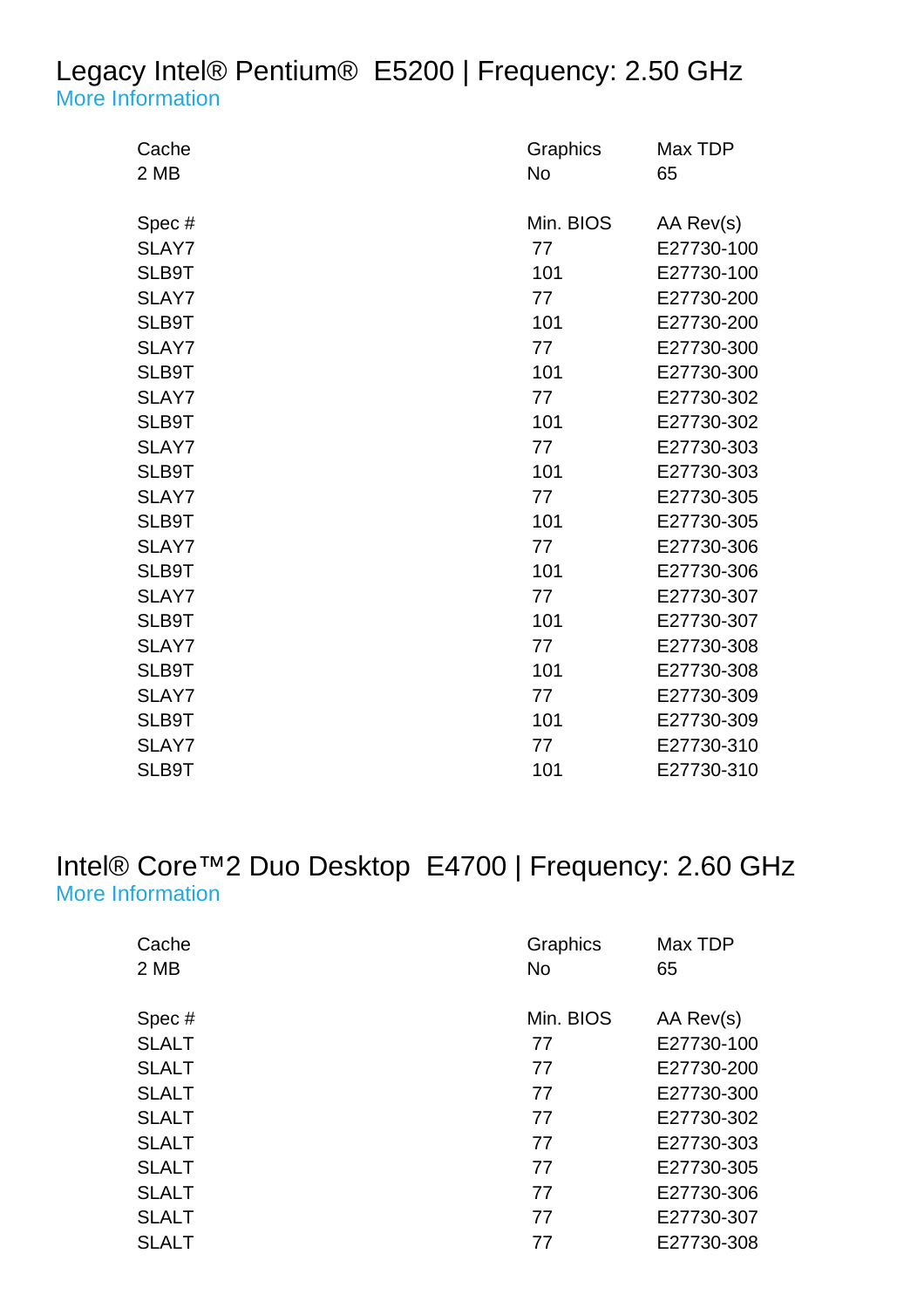| SLALT | E27730-309 |
|-------|------------|
| SLALT | E27730-310 |

#### Intel® Core™2 Duo Desktop E4600 | Frequency: 2.40 GHz [More Information](http://ark.intel.com/Product.aspx?spec=SLA94                                              )

| Cache        | Graphics  | Max TDP    |
|--------------|-----------|------------|
| 2 MB         | <b>No</b> | 65         |
|              |           |            |
| Spec#        | Min. BIOS | AA Rev(s)  |
| <b>SLA94</b> | 77        | E27730-100 |
| SLA94        | 77        | E27730-200 |
| <b>SLA94</b> | 77        | E27730-300 |
| SLA94        | 77        | E27730-302 |
| <b>SLA94</b> | 77        | E27730-303 |
| <b>SLA94</b> | 77        | E27730-305 |
| <b>SLA94</b> | 77        | E27730-306 |
| SLA94        | 77        | E27730-307 |
| <b>SLA94</b> | 77        | E27730-308 |
| <b>SLA94</b> | 77        | E27730-309 |
| <b>SLA94</b> | 77        | E27730-310 |

## Intel® Core™2 Duo Desktop E4500 | Frequency: 2.20 GHz [More Information](http://ark.intel.com/Product.aspx?spec=SLA95                                              )

| Cache        | Graphics  | Max TDP    |
|--------------|-----------|------------|
| 2 MB         | <b>No</b> | 65         |
|              |           |            |
| Spec#        | Min. BIOS | AA Rev(s)  |
| <b>SLA95</b> | 77        | E27730-100 |
| <b>SLA95</b> | 77        | E27730-200 |
| <b>SLA95</b> | 77        | E27730-300 |
| <b>SLA95</b> | 77        | E27730-302 |
| <b>SLA95</b> | 77        | E27730-303 |
| <b>SLA95</b> | 77        | E27730-305 |
| <b>SLA95</b> | 77        | E27730-306 |
| <b>SLA95</b> | 77        | E27730-307 |
| <b>SLA95</b> | 77        | E27730-308 |
| <b>SLA95</b> | 77        | E27730-309 |
| <b>SLA95</b> | 77        | E27730-310 |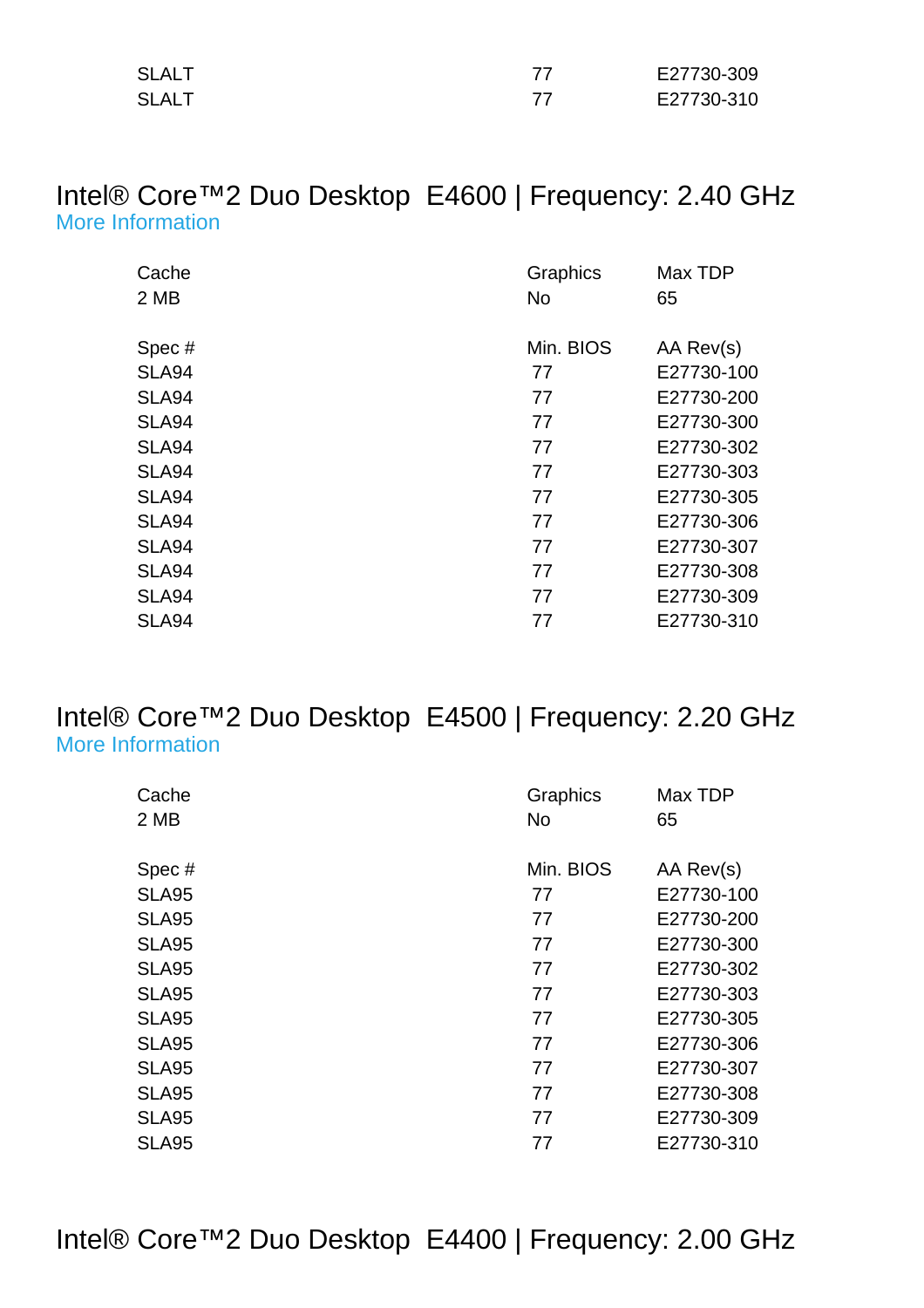#### [More Information](http://ark.intel.com/Product.aspx?spec=SLA98                                              )

| Cache        | Graphics  | Max TDP    |
|--------------|-----------|------------|
| 2 MB         | No        | 65         |
| Spec#        | Min. BIOS | AA Rev(s)  |
| <b>SLA98</b> | 77        | E27730-100 |
| <b>SLA98</b> | 77        | E27730-200 |
| <b>SLA98</b> | 77        | E27730-300 |
| SLA98        | 77        | E27730-302 |
| <b>SLA98</b> | 77        | E27730-303 |
| <b>SLA98</b> | 77        | E27730-305 |
| <b>SLA98</b> | 77        | E27730-306 |
| <b>SLA98</b> | 77        | E27730-307 |
| <b>SLA98</b> | 77        | E27730-308 |
| <b>SLA98</b> | 77        | E27730-309 |
| <b>SLA98</b> | 77        | E27730-310 |
|              |           |            |

## Legacy Intel® Celeron® E3500 | Frequency: 2.70 GHz [More Information](http://ark.intel.com/Product.aspx?spec=SLGTY)

| Cache<br>1 MB         | Graphics<br><b>No</b> | Max TDP<br>65           |
|-----------------------|-----------------------|-------------------------|
| Spec#<br><b>SLGTY</b> | Min. BIOS             | AA Rev(s)<br>E27730-100 |
| <b>SLGTY</b>          |                       | E27730-200              |
| <b>SLGTY</b>          |                       | E27730-300              |
| <b>SLGTY</b>          |                       | E27730-302              |
| <b>SLGTY</b>          |                       | E27730-303              |
| <b>SLGTY</b>          | 101                   | E27730-305              |
| <b>SLGTY</b>          | 101                   | E27730-306              |
| <b>SLGTY</b>          | 101                   | E27730-307              |
| <b>SLGTY</b>          | 101                   | E27730-308              |
| <b>SLGTY</b>          |                       | E27730-309              |
| <b>SLGTY</b>          |                       | E27730-310              |

## Legacy Intel® Celeron® E3400 | Frequency: 2.60 GHz [More Information](http://ark.intel.com/Product.aspx?spec=SLGTZ)

| Cache | Graphics  | Max TDP   |
|-------|-----------|-----------|
| 1 MB  | No        | 65        |
| Spec# | Min. BIOS | AA Rev(s) |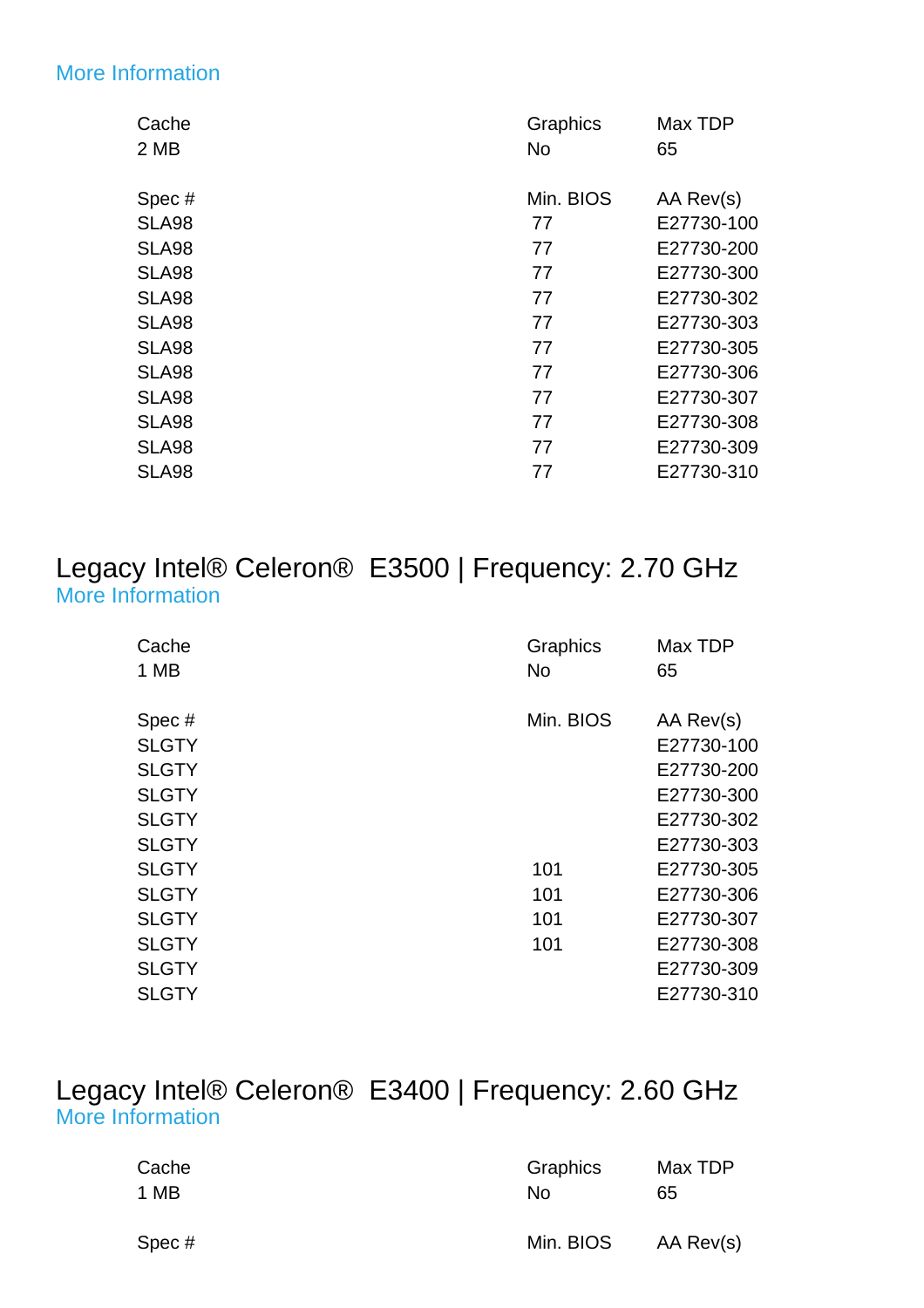| <b>SLGTZ</b> | 101 | E27730-100 |
|--------------|-----|------------|
| <b>SLGTZ</b> | 101 | E27730-200 |
| <b>SLGTZ</b> | 101 | E27730-300 |
| <b>SLGTZ</b> | 101 | E27730-302 |
| <b>SLGTZ</b> | 101 | E27730-303 |
| <b>SLGTZ</b> | 101 | E27730-305 |
| <b>SLGTZ</b> | 101 | E27730-306 |
| <b>SLGTZ</b> | 101 | E27730-307 |
| <b>SLGTZ</b> | 101 | E27730-308 |
| <b>SLGTZ</b> | 101 | E27730-309 |
| <b>SLGTZ</b> | 101 | E27730-310 |
|              |     |            |

#### Intel® Celeron® E3300 | Frequency: 2.50 GHz [More Information](http://ark.intel.com/Product.aspx?spec=SLGU4)

| Cache | Graphics  | Max TDP    |
|-------|-----------|------------|
| 1 MB  | <b>No</b> | 65         |
| Spec# | Min. BIOS | AA Rev(s)  |
|       |           |            |
| SLGU4 | 101       | E27730-100 |
| SLGU4 | 101       | E27730-200 |
| SLGU4 | 101       | E27730-300 |
| SLGU4 | 101       | E27730-302 |
| SLGU4 | 101       | E27730-303 |
| SLGU4 | 101       | E27730-305 |
| SLGU4 | 101       | E27730-306 |
| SLGU4 | 101       | E27730-307 |
| SLGU4 | 101       | E27730-308 |
| SLGU4 | 101       | E27730-309 |
| SLGU4 | 101       | E27730-310 |

#### Intel® Celeron® E3200 | Frequency: 2.40 GHz [More Information](http://ark.intel.com/Product.aspx?spec=SLGU5)

| Cache | <b>Graphics</b> | Max TDP    |
|-------|-----------------|------------|
| 1 MB  | <b>No</b>       | 65         |
| Spec# | Min. BIOS       | AA Rev(s)  |
| SLGU5 | 101             | E27730-100 |
| SLGU5 | 101             | E27730-200 |
| SLGU5 | 101             | E27730-300 |
| SLGU5 | 101             | E27730-302 |
| SLGU5 | 101             | E27730-303 |
| SLGU5 | 101             | E27730-305 |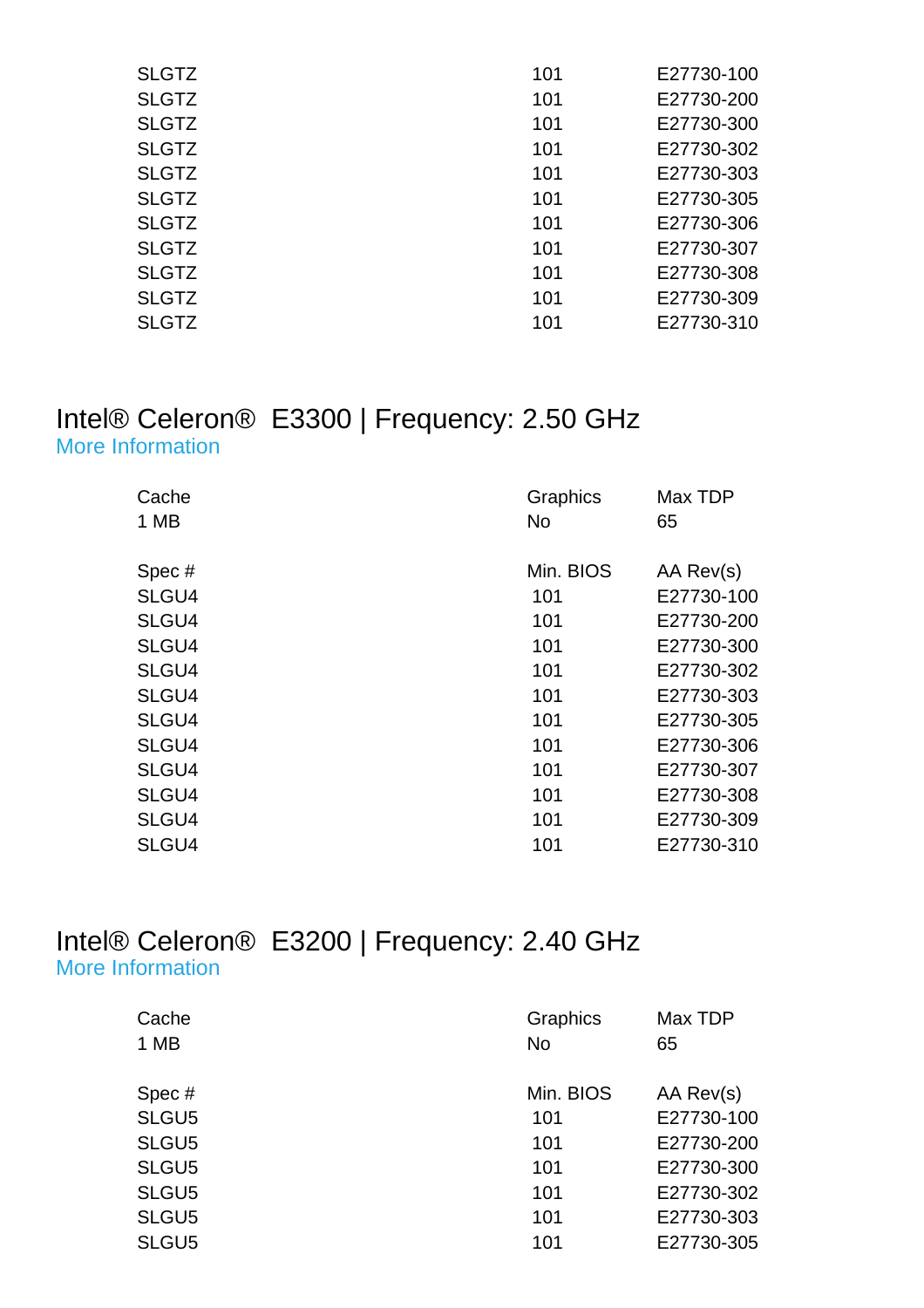| SLGU <sub>5</sub> | 101 | E27730-306 |
|-------------------|-----|------------|
| SLGU <sub>5</sub> | 101 | E27730-307 |
| SLGU <sub>5</sub> | 101 | E27730-308 |
| SLGU <sub>5</sub> | 101 | E27730-309 |
| SLGU <sub>5</sub> | 101 | E27730-310 |

#### Intel® Xeon® E3120 | Frequency: 3.16 GHz [More Information](http://ark.intel.com/Product.aspx?spec=SLB9D)

| Cache | Graphics  | Max TDP    |
|-------|-----------|------------|
| 6 MB  | No        | 65         |
|       |           |            |
| Spec# | Min. BIOS | AA Rev(s)  |
| SLB9D | 77        | E27730-100 |
| SLB9D | 77        | E27730-200 |
| SLB9D | 77        | E27730-300 |
| SLB9D | 77        | E27730-302 |
| SLB9D | 77        | E27730-303 |
| SLB9D | 77        | E27730-305 |
| SLB9D | 77        | E27730-306 |
| SLB9D | 77        | E27730-307 |
| SLB9D | 77        | E27730-308 |
| SLB9D | 77        | E27730-309 |
| SLB9D | 77        | E27730-310 |

## Intel® Xeon® E3110 | Frequency: 3.00 GHz [More Information](http://ark.intel.com/Product.aspx?spec=SLAPM)

| Cache        | Graphics  | Max TDP    |
|--------------|-----------|------------|
| 6 MB         | No        | 65         |
|              |           |            |
| Spec#        | Min. BIOS | AA Rev(s)  |
| <b>SLAPM</b> | 77        | E27730-100 |
| SLB9C        | 77        | E27730-100 |
| <b>SLAPM</b> | 77        | E27730-200 |
| SLB9C        | 77        | E27730-200 |
| <b>SLAPM</b> | 77        | E27730-300 |
| SLB9C        | 77        | E27730-300 |
| <b>SLAPM</b> | 77        | E27730-302 |
| SLB9C        | 77        | E27730-302 |
| <b>SLAPM</b> | 77        | E27730-303 |
| SLB9C        | 77        | E27730-303 |
| <b>SLAPM</b> | 77        | E27730-305 |
| SLB9C        | 77        | E27730-305 |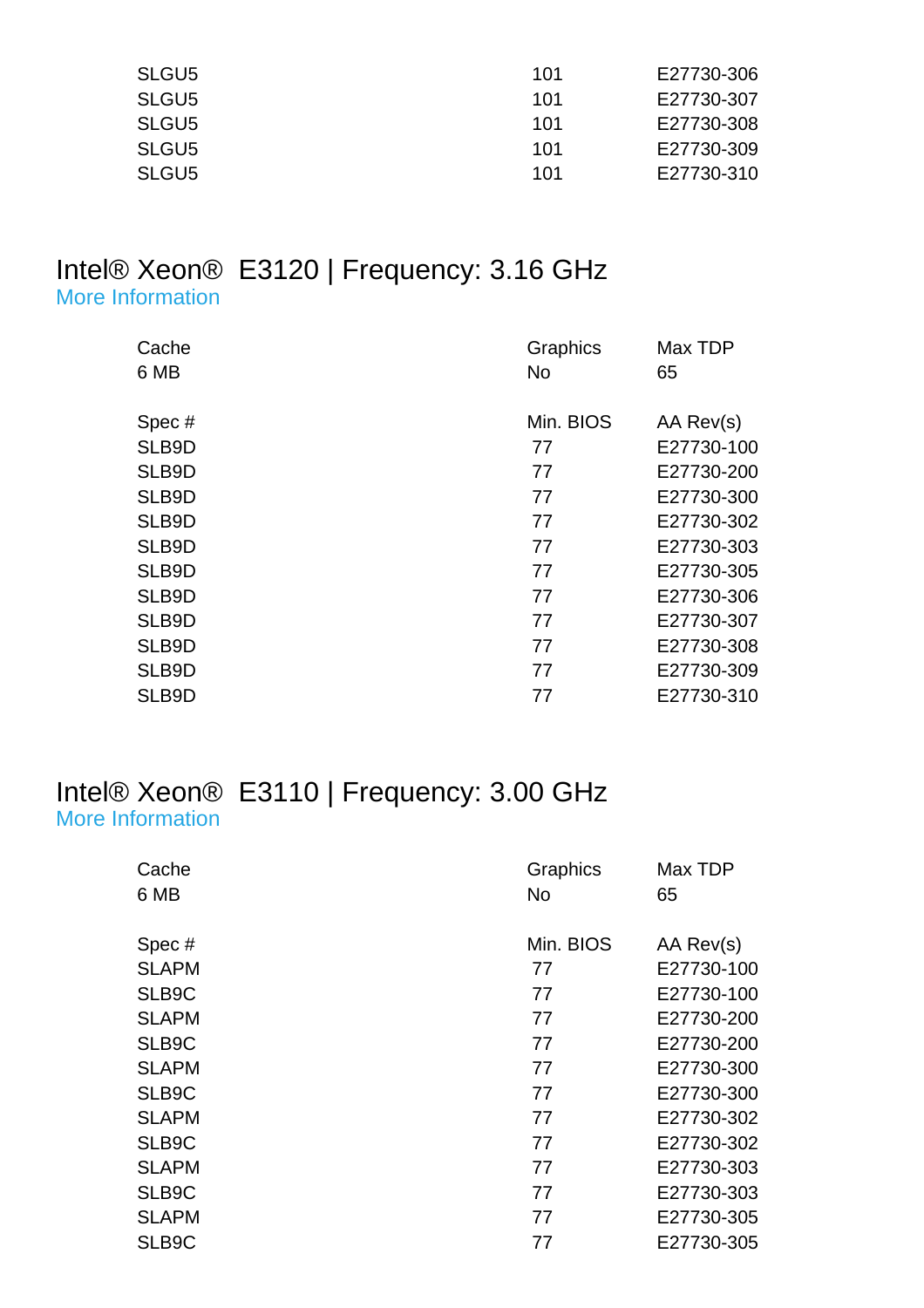| <b>SLAPM</b> | 77 | E27730-306 |
|--------------|----|------------|
| SLB9C        | 77 | E27730-306 |
| <b>SLAPM</b> | 77 | E27730-307 |
| SLB9C        | 77 | E27730-307 |
| <b>SLAPM</b> | 77 | E27730-308 |
| SLB9C        | 77 | E27730-308 |
| <b>SLAPM</b> | 77 | E27730-309 |
| SLB9C        | 77 | E27730-309 |
| <b>SLAPM</b> | 77 | E27730-310 |
| SLB9C        | 77 | E27730-310 |

#### Legacy Intel® Pentium® E2220 | Frequency: 2.40 GHz [More Information](http://ark.intel.com/Product.aspx?spec=SLA8W                                              )

| Cache<br>1 MB | Graphics<br><b>No</b> | Max TDP<br>65 |
|---------------|-----------------------|---------------|
|               |                       |               |
| Spec#         | Min. BIOS             | AA Rev(s)     |
| SLA8W         | 77                    | E27730-100    |
| SLA8W         | 77                    | E27730-200    |
| SLA8W         | 77                    | E27730-300    |
| SLA8W         | 77                    | E27730-302    |
| SLA8W         | 77                    | E27730-303    |
| SLA8W         | 77                    | E27730-305    |
| SLA8W         | 77                    | E27730-306    |
| SLA8W         | 77                    | E27730-307    |
| SLA8W         | 77                    | E27730-308    |
| SLA8W         | 77                    | E27730-309    |
| SLA8W         | 77                    | E27730-310    |

#### Legacy Intel® Pentium® E2210 | Frequency: 2.20 GHz [More Information](http://ark.intel.com/Product.aspx?spec=SLB9R)

| Cache | Graphics  | Max TDP    |
|-------|-----------|------------|
| 1 MB  | <b>No</b> | 65         |
|       |           |            |
| Spec# | Min. BIOS | AA Rev(s)  |
| SLB9R |           | E27730-100 |
| SLB9R |           | E27730-200 |
| SLB9R |           | E27730-300 |
| SLB9R |           | E27730-302 |
| SLB9R |           | E27730-303 |
| SLB9R |           | E27730-305 |
| SLB9R |           | E27730-306 |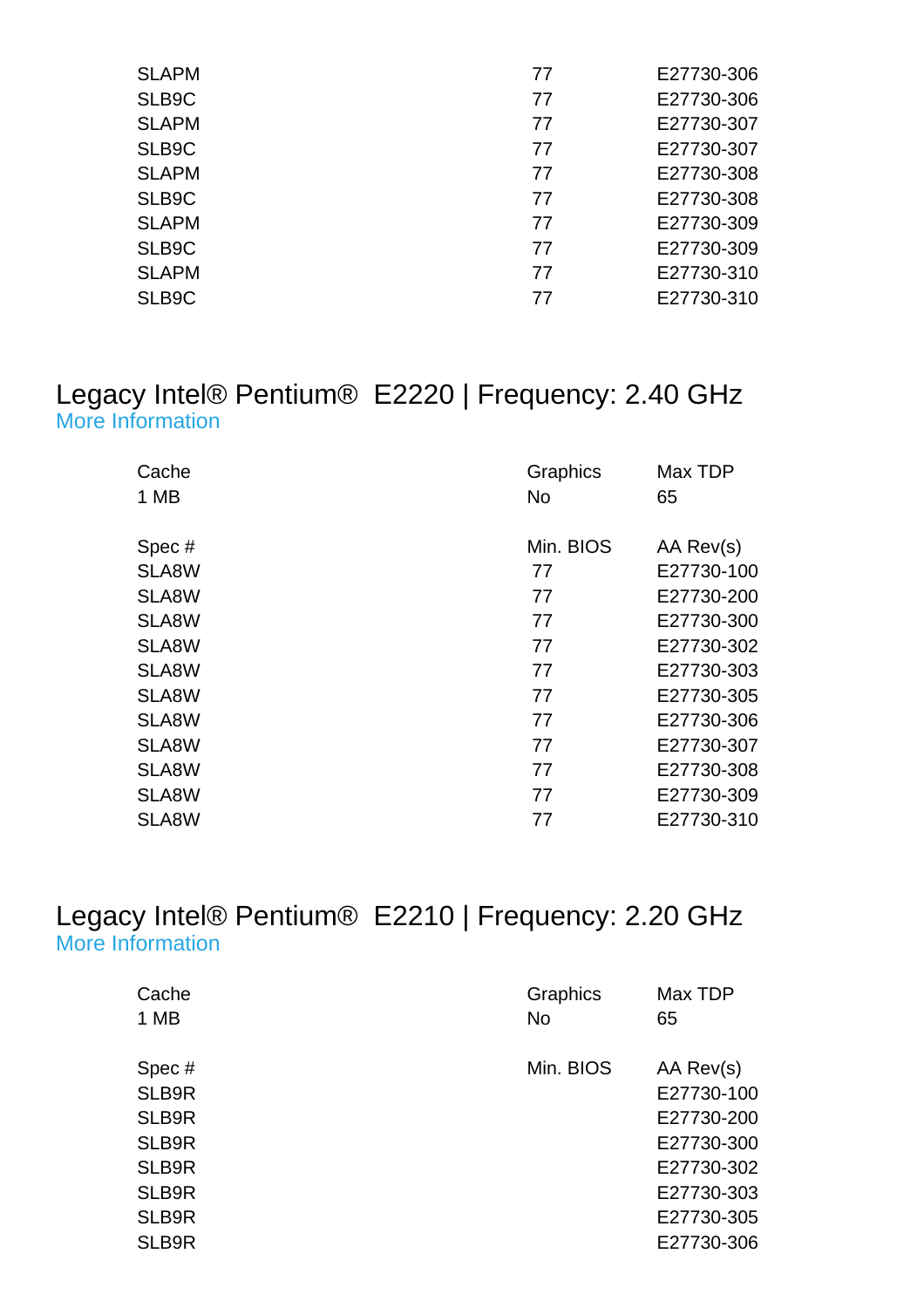| SLB9R | E27730-307 |
|-------|------------|
| SLB9R | E27730-308 |
| SLB9R | E27730-309 |
| SLB9R | E27730-310 |

## Legacy Intel® Pentium® E2200 | Frequency: 2.20 GHz [More Information](http://ark.intel.com/Product.aspx?spec=SLA8X                                              )

| Cache | Graphics  | Max TDP    |
|-------|-----------|------------|
| 1 MB  | <b>No</b> | 65         |
|       |           |            |
| Spec# | Min. BIOS | AA Rev(s)  |
| SLA8X | 77        | E27730-100 |
| SLA8X | 77        | E27730-200 |
| SLA8X | 77        | E27730-300 |
| SLA8X | 77        | E27730-302 |
| SLA8X | 77        | E27730-303 |
| SLA8X | 77        | E27730-305 |
| SLA8X | 77        | E27730-306 |
| SLA8X | 77        | E27730-307 |
| SLA8X | 77        | E27730-308 |
| SLA8X | 77        | E27730-309 |
| SLA8X | 77        | E27730-310 |

#### Legacy Intel® Pentium® E2180 | Frequency: 2.00 GHz [More Information](http://ark.intel.com/Product.aspx?spec=SLA8Y                                              )

| Cache<br>1 MB | Graphics<br><b>No</b> | Max TDP<br>65 |
|---------------|-----------------------|---------------|
| Spec#         | Min. BIOS             | AA Rev(s)     |
| SLA8Y         | 77                    | E27730-100    |
| SLA8Y         | 77                    | E27730-200    |
| SLA8Y         | 77                    | E27730-300    |
| SLA8Y         | 77                    | E27730-302    |
| SLA8Y         | 77                    | E27730-303    |
| SLA8Y         | 77                    | E27730-305    |
| SLA8Y         | 77                    | E27730-306    |
| SLA8Y         | 77                    | E27730-307    |
| SLA8Y         | 77                    | E27730-308    |
| SLA8Y         | 77                    | E27730-309    |
| SLA8Y         | 77                    | E27730-310    |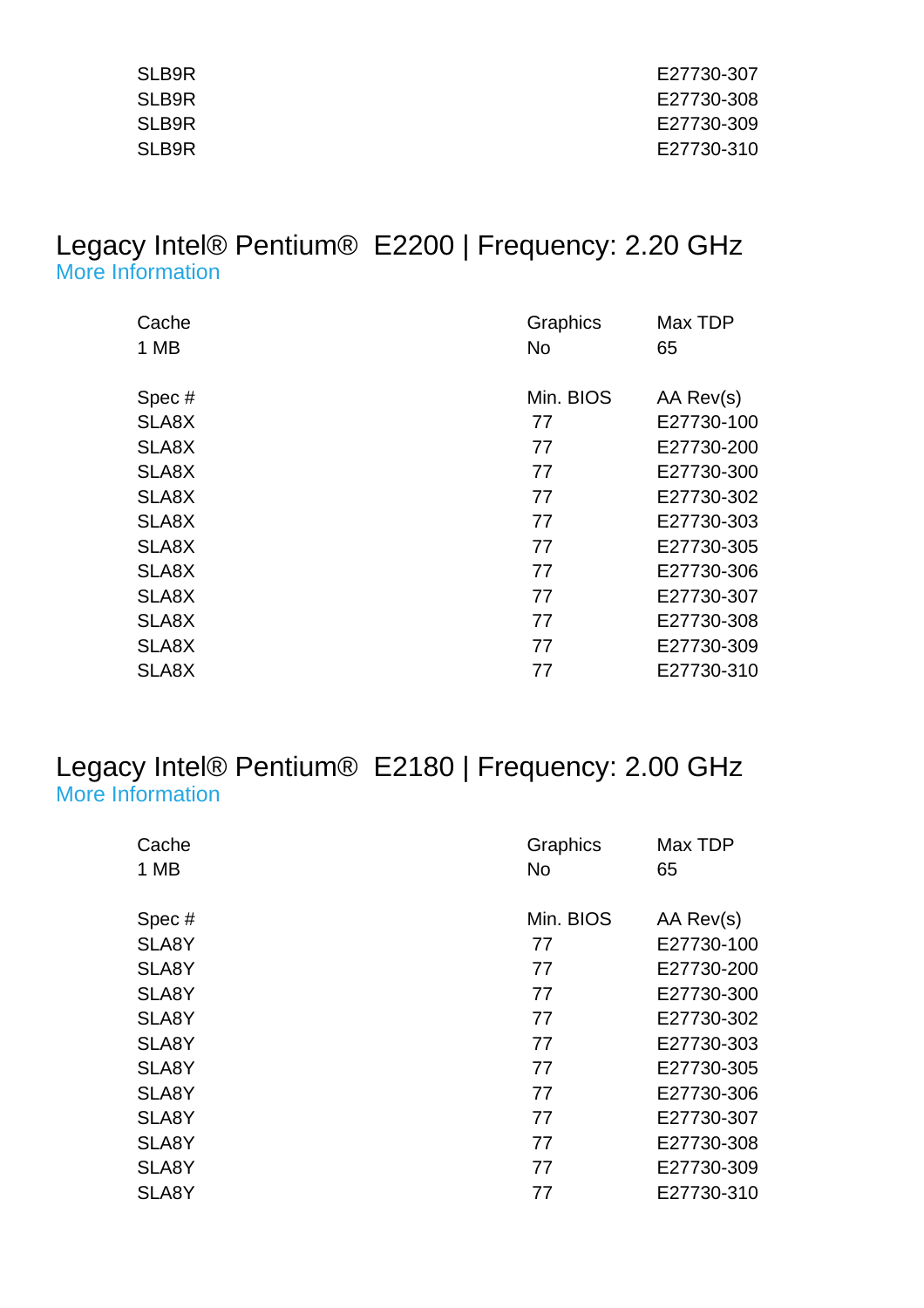## Legacy Intel® Pentium® E2160 | Frequency: 1.80 GHz [More Information](http://ark.intel.com/Product.aspx?spec=SLA8Z                                              )

| Cache<br>1 MB | Graphics<br><b>No</b> | Max TDP<br>65 |
|---------------|-----------------------|---------------|
|               |                       |               |
| Spec#         | Min. BIOS             | AA Rev(s)     |
| SLA8Z         | 77                    | E27730-100    |
| SLA8Z         | 77                    | E27730-200    |
| SLA8Z         | 77                    | E27730-300    |
| SLA8Z         | 77                    | E27730-302    |
| SLA8Z         | 77                    | E27730-303    |
| SLA8Z         | 77                    | E27730-305    |
| SLA8Z         | 77                    | E27730-306    |
| SLA8Z         | 77                    | E27730-307    |
| SLA8Z         | 77                    | E27730-308    |
| SLA8Z         | 77                    | E27730-309    |
| SLA8Z         | 77                    | E27730-310    |

## Legacy Intel® Pentium® E2140 | Frequency: 1.60 GHz [More Information](http://ark.intel.com/Product.aspx?spec=SLA93                                              )

| Cache<br>1 MB | Graphics<br>No | Max TDP<br>65 |
|---------------|----------------|---------------|
|               |                |               |
| Spec#         | Min. BIOS      | AA Rev(s)     |
| <b>SLA93</b>  | 77             | E27730-100    |
| <b>SLA93</b>  | 77             | E27730-200    |
| <b>SLA93</b>  | 77             | E27730-300    |
| <b>SLA93</b>  | 77             | E27730-302    |
| <b>SLA93</b>  | 77             | E27730-303    |
| <b>SLA93</b>  | 77             | E27730-305    |
| <b>SLA93</b>  | 77             | E27730-306    |
| <b>SLA93</b>  | 77             | E27730-307    |
| <b>SLA93</b>  | 77             | E27730-308    |
| <b>SLA93</b>  | 77             | E27730-309    |
| <b>SLA93</b>  | 77             | E27730-310    |

#### Intel® Celeron® E1600 | Frequency: 2.40 GHz [More Information](http://ark.intel.com/Product.aspx?spec=SLAQY                                              )

| Cache  | Graphics | Max TDP |
|--------|----------|---------|
| 512 KB | No       | 65      |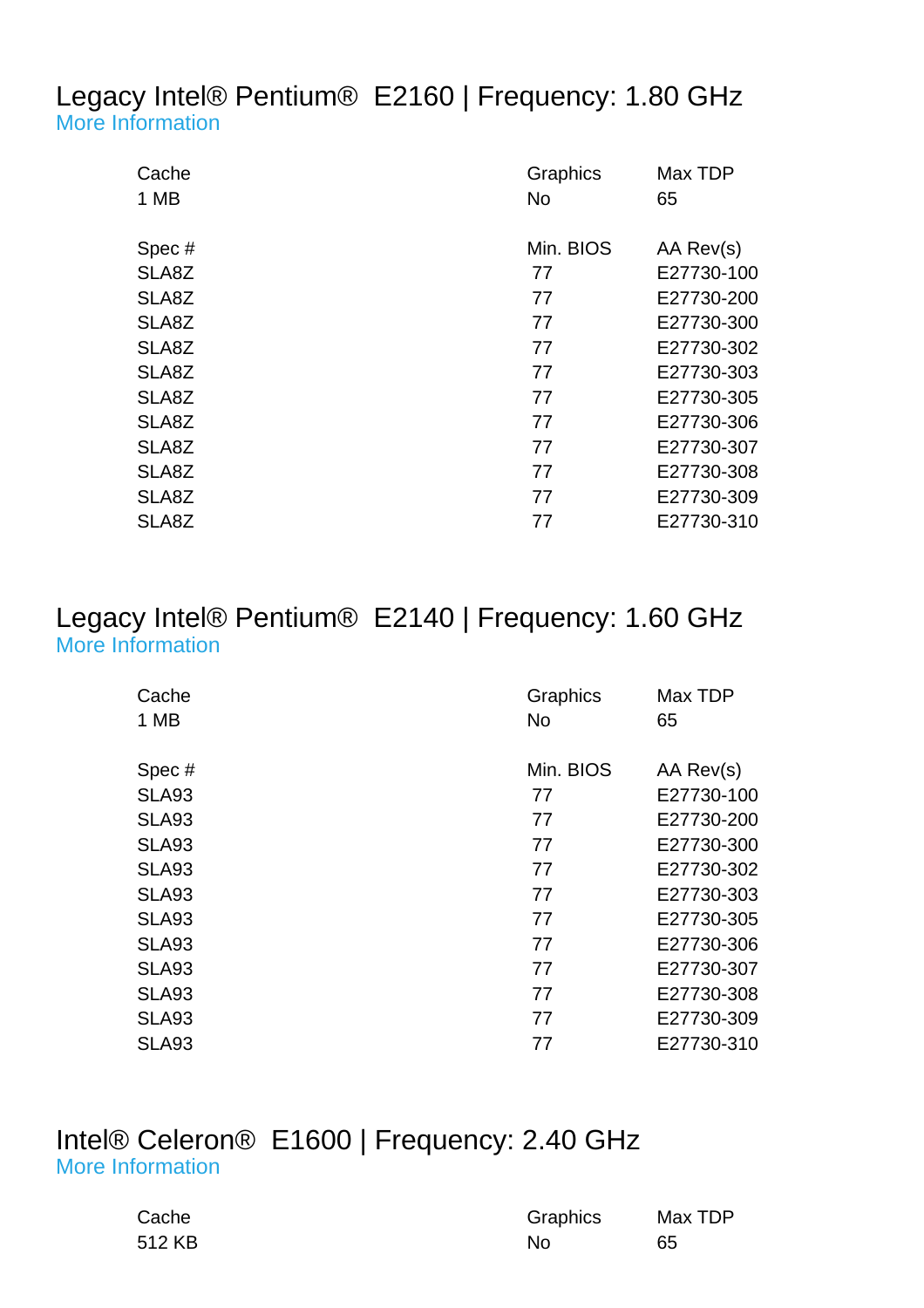| Spec#        | Min. BIOS | AA Rev(s)  |
|--------------|-----------|------------|
| <b>SLAQY</b> | 77        | E27730-100 |
| <b>SLAQY</b> | 77        | E27730-200 |
| <b>SLAQY</b> | 77        | E27730-300 |
| <b>SLAQY</b> | 77        | E27730-302 |
| <b>SLAQY</b> | 77        | E27730-303 |
| <b>SLAQY</b> | 77        | E27730-305 |
| <b>SLAQY</b> | 77        | E27730-306 |
| <b>SLAQY</b> | 77        | E27730-307 |
| <b>SLAQY</b> | 77        | E27730-308 |
| <b>SLAQY</b> | 77        | E27730-309 |
| <b>SLAQY</b> | 77        | E27730-310 |

#### Intel® Celeron® E1500 | Frequency: 2.20 GHz [More Information](http://ark.intel.com/Product.aspx?spec=SLAQZ                                              )

| Graphics  | Max TDP    |
|-----------|------------|
| <b>No</b> | 65         |
|           |            |
| Min. BIOS | AA Rev(s)  |
| 77        | E27730-100 |
| 77        | E27730-200 |
| 77        | E27730-300 |
| 77        | E27730-302 |
| 77        | E27730-303 |
| 77        | E27730-305 |
| 77        | E27730-306 |
| 77        | E27730-307 |
| 77        | E27730-308 |
| 77        | E27730-309 |
| 77        | E27730-310 |
|           |            |

## Intel® Celeron® Dual-Core E1400 | Frequency: 2.00 GHz [More Information](http://ark.intel.com/Product.aspx?spec=SLAR2                                              )

| Cache             | Graphics  | Max TDP    |
|-------------------|-----------|------------|
| 512 KB            | <b>No</b> | 65         |
|                   |           |            |
| Spec#             | Min. BIOS | AA Rev(s)  |
| SLAR <sub>2</sub> | 77        | E27730-100 |
| SLAR <sub>2</sub> | 77        | E27730-200 |
| SLAR <sub>2</sub> | 77        | E27730-300 |
| SLAR <sub>2</sub> | 77        | E27730-302 |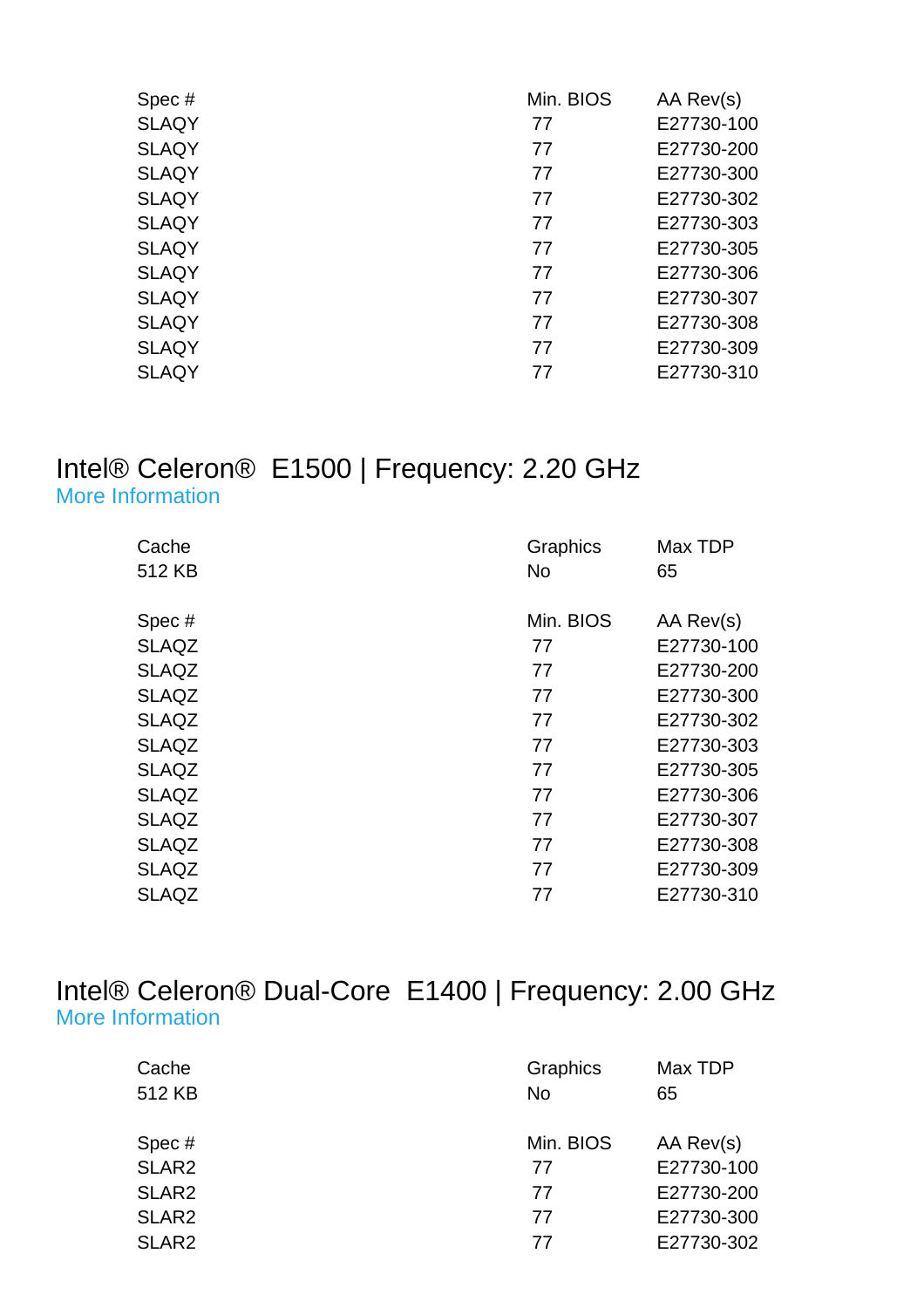| SLAR <sub>2</sub> | 77 | E27730-303 |
|-------------------|----|------------|
| SLAR <sub>2</sub> | 77 | E27730-305 |
| SLAR <sub>2</sub> | 77 | E27730-306 |
| SLAR <sub>2</sub> | 77 | E27730-307 |
| SLAR <sub>2</sub> | 77 | E27730-308 |
| SLAR <sub>2</sub> | 77 | E27730-309 |
| SLAR <sub>2</sub> | 77 | E27730-310 |

## Intel® Celeron® Dual-Core E1200 | Frequency: 1.60 GHz [More Information](http://ark.intel.com/Product.aspx?spec=SLAQW                                              )

| Cache<br>512 KB | Graphics<br><b>No</b> | Max TDP<br>65 |
|-----------------|-----------------------|---------------|
| Spec#           | Min. BIOS             | AA Rev(s)     |
| <b>SLAQW</b>    | 77                    | E27730-100    |
| <b>SLAQW</b>    | 77                    | E27730-200    |
| <b>SLAQW</b>    | 77                    | E27730-300    |
| <b>SLAQW</b>    | 77                    | E27730-302    |
| <b>SLAQW</b>    | 77                    | E27730-303    |
| <b>SLAQW</b>    | 77                    | E27730-305    |
| <b>SLAQW</b>    | 77                    | E27730-306    |
| <b>SLAQW</b>    | 77                    | E27730-307    |
| <b>SLAQW</b>    | 77                    | E27730-308    |
| <b>SLAQW</b>    | 77                    | E27730-309    |
| <b>SLAQW</b>    | 77                    | E27730-310    |

## Dual-Core Intel® Xeon® 3085 | Frequency: 3.00 GHz [More Information](http://www.intel.com/p/en_US/support/highlights/processors/xeon3000)

| Cache<br>4 MB     | Graphics<br>No | Max TDP<br>65 |
|-------------------|----------------|---------------|
| Spec#             | Min. BIOS      | AA Rev(s)     |
| SLAA <sub>2</sub> | 77             | E27730-100    |
| SLAA <sub>2</sub> | 77             | E27730-200    |
| SLAA <sub>2</sub> | 77             | E27730-300    |
| SLAA <sub>2</sub> | 77             | E27730-302    |
| SLAA <sub>2</sub> | 77             | E27730-303    |
| SLAA <sub>2</sub> | 77             | E27730-305    |
| SLAA <sub>2</sub> | 77             | E27730-306    |
| SLAA <sub>2</sub> | 77             | E27730-307    |
| SLAA <sub>2</sub> | 77             | E27730-308    |
| SLAA <sub>2</sub> | 77             | E27730-309    |